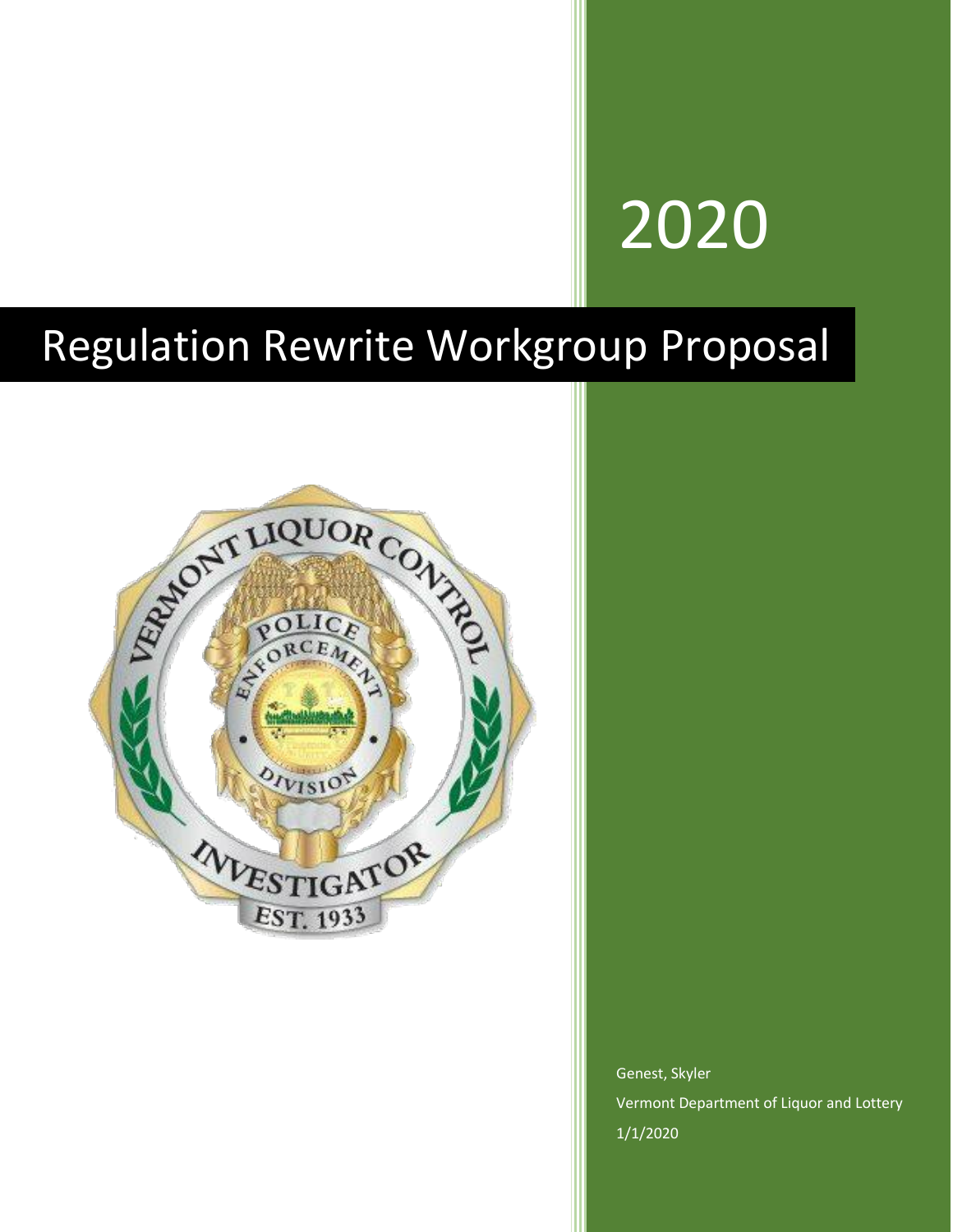## PURPOSE

Title 7 VSA § 108 gives statutory authority to the Board of Liquor and Lottery to adopt rules as necessary to carry out to provisions of Title 7. As such, one administrative rule is kept under the Vermont Code of Rules, which includes several groups of regulations to ensure public safety by preventing the misuse of alcohol and tobacco through controlled distribution, providing for applicable enforcement, and establishing robust education requirements.

These Regulations have been updated periodically over the years to reflect changes in statute and realities in the regulatory landscape, with the most recent update having occurred in late 2016. Since then several Acts as enacted by the Vermont Legislature have amended significant portions of Title 7, including the consolidation of the Departments of Liquor and Lottery. As such, many contradictions between statute and regulation have emerged. Additionally, the impact of modern business practices is ever-changing, and regulatory agencies must remain agile to respond. Therefore, a process began in the early summer of 2019 to modernize and deconflict our currently regulatory model. This process involved an extensive study of issues, over 11 hours of working group discussion, and input from industry stakeholders.

## RESULTS

This document shall serve as a proposal to the Board to review the initial outcomes of the process. Many individual alterations to the Administrative Rules were made, pointed directly at adjusting verbiage reflecting the consolidation of the departments of Liquor and Lottery. Aside from those, the following will highlight the substantive adjustments to regulations of significant impact. The remainder of this document includes the entire work product, annotating all amendments to the entirety of the Administrative Rule.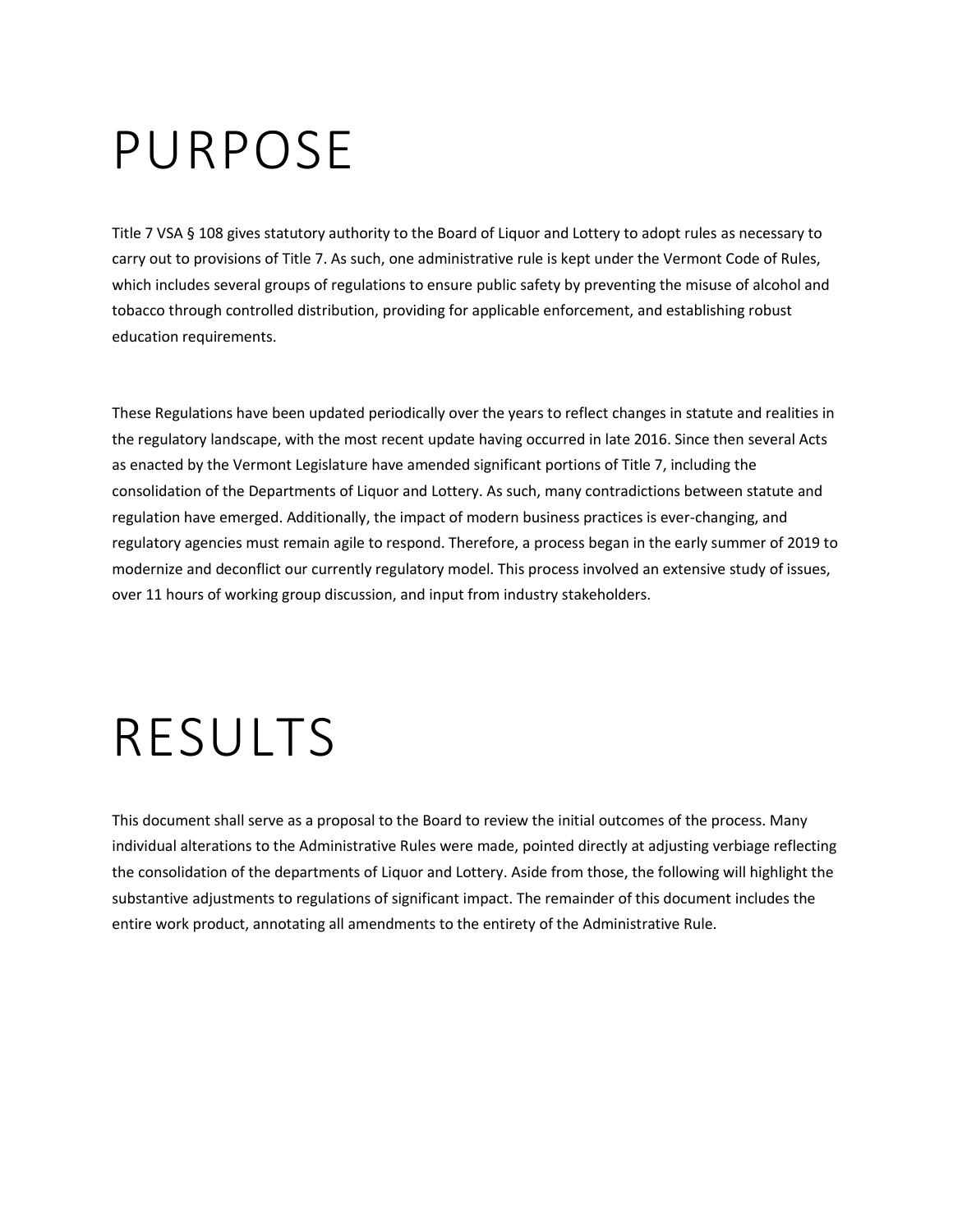## HIGHLIGHTS

- [Section 1,](#page-4-0) titled "Administrative Organization and Procedures, and Agency Rules of Practice" was amended to reflect the current types of licenses and permits issued by the Board.
- [Section 3,](#page-11-0) titled "General Regulations" underwent a litany of adjustments. In addition, many General Regulations were re-numbered. Adjustments of note:
	- o [General Regulation 4](#page-11-1) provided an exemption for holders of a Manufacturers license who also have a 1st and/or 3rd class license located on their manufacturing premises to "self-source" their own alcohol, mirroring the statutorily provided "brewpub/distillery pub" exemption.
	- o [General Regulation 7](#page-12-0) includes video surveillance and video surveillance systems as a business record.
	- $\circ$  [General Regulations 8 & 9](#page-12-1) were removed (added to a set of "Gaming" Regulations)
	- o [General Regulation 10](#page-13-0) was renumbered and amended to include the penalty of suspension for any reason that a licensee may not be in "good standing" with the Dept. of Taxes pursuant to Title 32 V.S.A 3113(f).
	- o [General Regulation 13](#page-13-1) was renumbered and excluded the use of temporary identification documents as valid identification. This is in response to a change in protocol on how Vermont DMV issues driver's licenses.
	- o [General Regulation 16](#page-13-2) was renumbered and changed the term "illegal substances" to "impairing substances" reflecting the legalization of marijuana/cannabis.
	- o [General Regulation 17](#page-14-0) was renumbered and changed the term "intoxication" to "impairment" to reflect industry standard and scientifically supported terminology.
	- o [General Regulation 18](#page-14-1) was renumbered and allows licensees the ability to transfer alcoholic beverages without prior authorization among locations so long as the locations are controlled by the same licensed entity. This reflects input from industry stake holders on the ability to better manage inventory.
	- o [General Regulation 25](#page-15-0) was removed as this was not an enforceable regulation, merely describing the statutorily prescribed protocol for applying for a license.
	- o [General Regulation 26](#page-15-1) was renumbered and requires all first and/or third-class licensed establishments, except for clubs and holders of a manufacture's or rectifiers license, when open for business have food service available at the licensed establishment. It further defines food service as prepared food utilizing kitchen appliances and locations permitted by regulations and licenses issued by the Department of Health and defined by Vermont statutes under Title 18 V.S.A.  $§$  4301(8).
	- o [General Regulation 32](#page-16-0) was renumbered and decouples the regulation from Health Department statutes and regulations. Allows for regulatory action to occur for unsafe or unsanitary conditions not explicitly covered by Health Department statutes and regulations.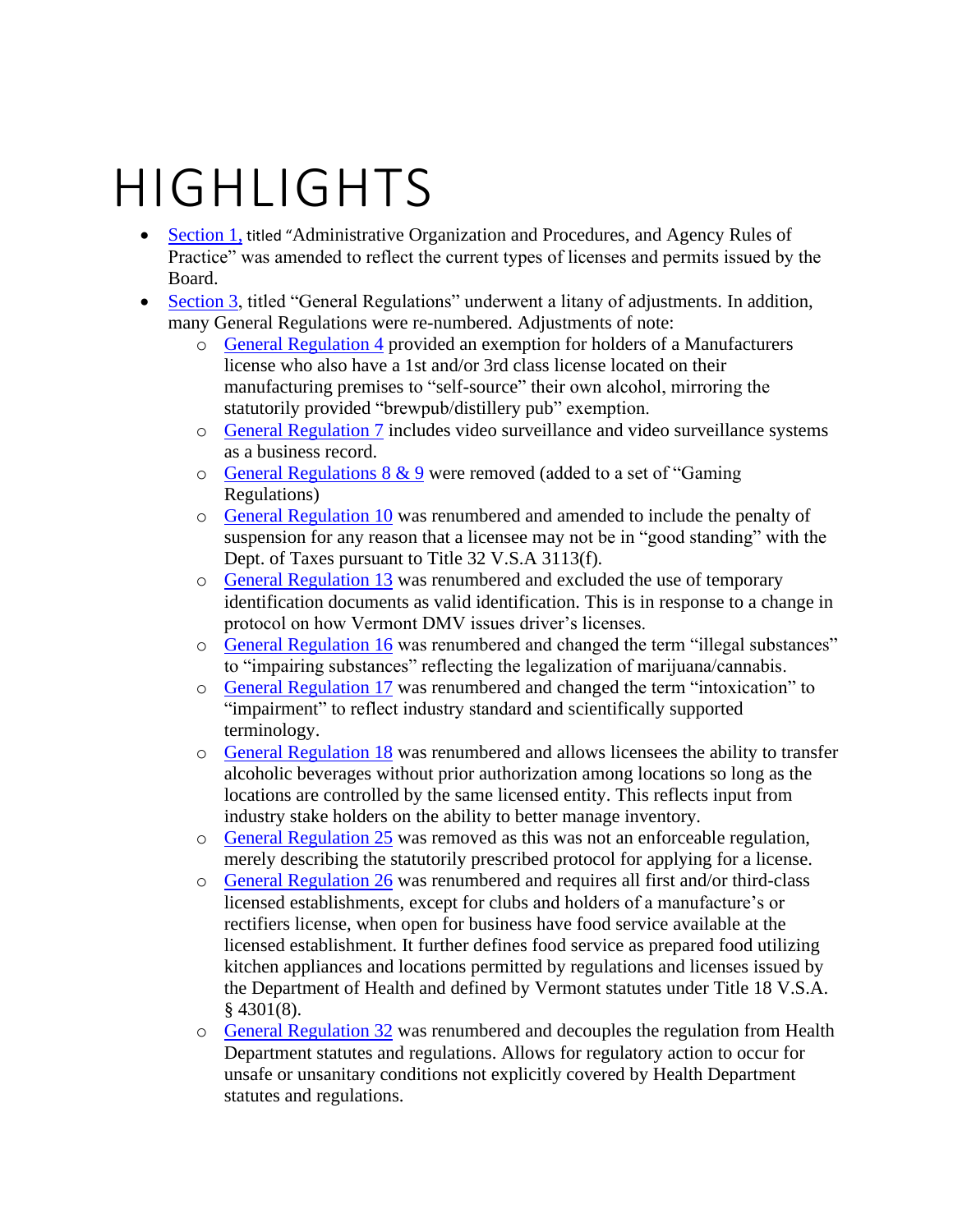- o [General Regulation 41](#page-17-0) was renumbered and removes the requirement for all draft systems to be connected to a plumbed drain and simply requires all caught draft drippings to be discarded in a sanitary manner.
- o [General Regulation 43](#page-18-0) was renumbered and amended to allow for licensees the ability to color, flavor, mix, blend or infuse alcoholic beverages in preparation for later service at the licensed premise. It further adds some requirements around that practice to ensure public health. This reflects industry stakeholder input on current practices in the craft beverage industry.
- o [General Regulation 44](#page-18-1) was removed to allow for the ability of first and/or thirdclass licenses to partner with business in food preparation and service. This reflects the industry trend of pairing craft food with craft beverage.
- o [General Regulation 53](#page-20-0) was removed (added to a set of "Gaming Regulations)
- [Section 4](#page-21-0) titled "Advertising" was amended by removing Advertising Regulation 2. This was reflective of the Department wishing to rely on federal advertising regulations and ceasing being the arbiter of what is or is not appropriate advertising.
- [Section 6](#page-23-0) titled "Credit" was amended to allow for third-class licensees to purchase spirits on credit from State Agency Stores.
- [Section 7](#page-23-1) titled "Clubs" was removed. This reflected the non-enforcement of the one rule it included.
- [Section 8](#page-23-2) was renumbered and Regulation 1 under this section was amended to exempt employees of a manufacturers license who also hold a first or third class license, allowing them to work at a first and/or third class establishment so long as the license holder of both the manufacturer's license and first and/or third class license are the same legal entity. This reflected industry trends of manufacturers also operating at a limited basis in the retail tier.
- [Section 9](#page-26-0) was renumbered and renamed to reflect that the regulations therein pertained to Manufacturing, Mechanical, Medicinal or Scientific uses of Alcohol.
- [Section 10](#page-27-0) titled "Education Regulations" was renumbered and Regulation 3 of this section was amended to remove the responsibility of licensees to maintain training records of those employees who had attended and received a training certificate from inperson or online seminars provided by the Department.
- [A new section](#page-28-0) was added titled "Tobacco Regulations" and contains 6 regulations pertaining to the responsible sale of Tobacco, Other Tobacco Products, Substitutes, and Paraphernalia at licensed establishments.
- [A new section](#page-29-0) was added titled "Gaming Regulations" and contains 5 regulations intended to address the abuse and misuse to the ability of licenses to engage in gaming activities at licensed establishments, including reflecting best practices for the sale of break-open tickets.

*The following is the complete work product of the workgroup. The existing Administrative Rule was used as the working document and was amended using legal Markup to reflect the addition and removal of content.*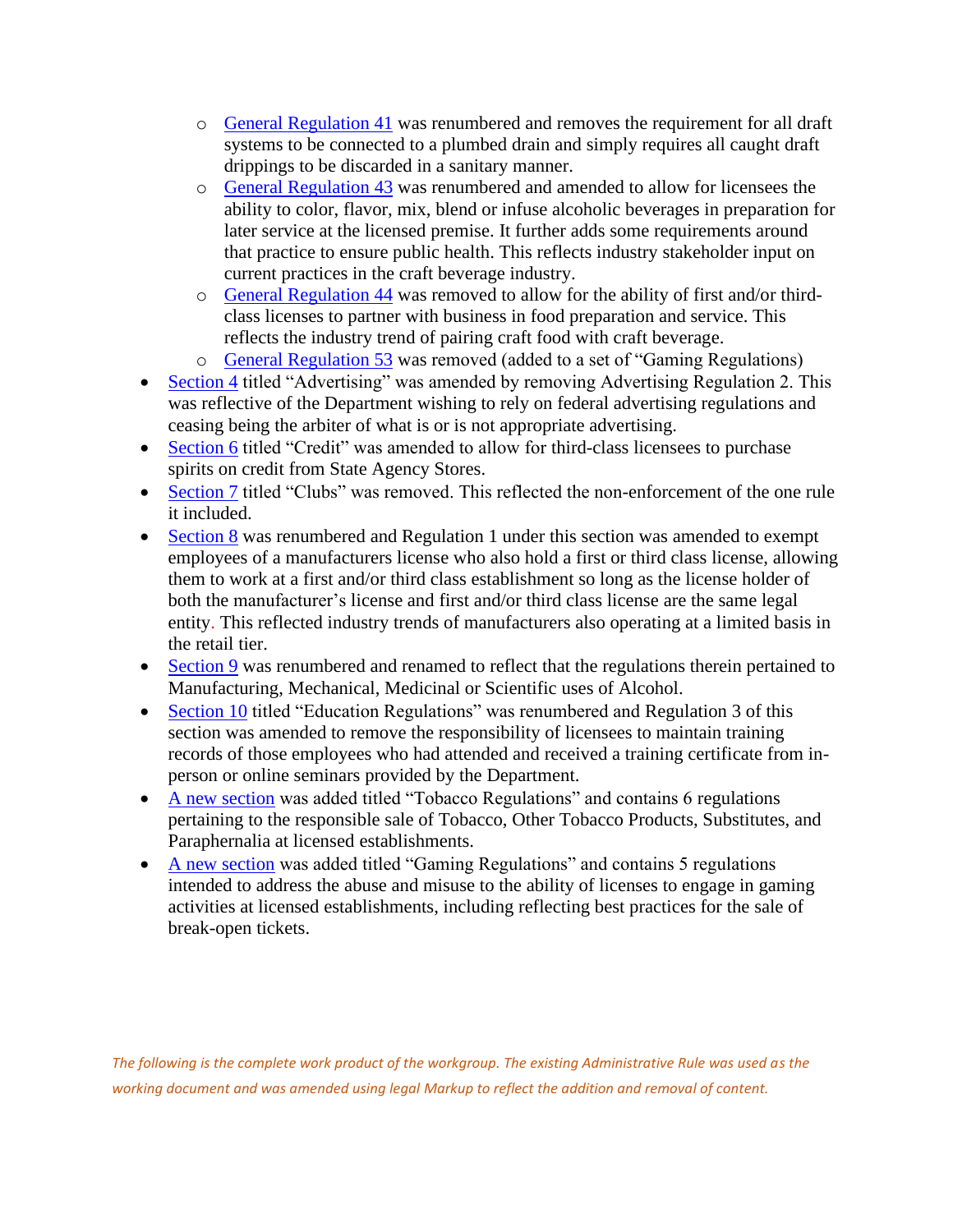- [Code of Vermont Rules](https://advance.lexis.com/documentpage/?pdmfid=1000516&crid=e84c73d5-7aa3-4382-b0a8-55961d045c00&nodeid=AAOAABAABAAB&nodepath=%2FROOT%2FAAO%2FAAOAAB%2FAAOAABAAB%2FAAOAABAABAAB&level=4&haschildren=&populated=false&title=26+020+001.+RULES+AND+REGULATIONS&config=00JAA3YmIxY2M5OC0zYmJjLTQ4ZjMtYjY3Yi02ODZhMTViYWUzMmEKAFBvZENhdGFsb2dfKuGXoJFNHKuKZG9OqaaI&pddocfullpath=%2Fshared%2Fdocument%2Fadministrative-codes%2Furn%3AcontentItem%3A5WND-G670-00C2-9101-00008-00&ecomp=g3v8kkk&prid=f50632de-b163-43ed-93d2-baa349bb35a2)
- [AGENCY 26. DEPARTMENT OF LIQUOR CONTROL](https://advance.lexis.com/documentpage/?pdmfid=1000516&crid=e84c73d5-7aa3-4382-b0a8-55961d045c00&nodeid=AAOAABAABAAB&nodepath=%2FROOT%2FAAO%2FAAOAAB%2FAAOAABAAB%2FAAOAABAABAAB&level=4&haschildren=&populated=false&title=26+020+001.+RULES+AND+REGULATIONS&config=00JAA3YmIxY2M5OC0zYmJjLTQ4ZjMtYjY3Yi02ODZhMTViYWUzMmEKAFBvZENhdGFsb2dfKuGXoJFNHKuKZG9OqaaI&pddocfullpath=%2Fshared%2Fdocument%2Fadministrative-codes%2Furn%3AcontentItem%3A5WND-G670-00C2-9101-00008-00&ecomp=g3v8kkk&prid=f50632de-b163-43ed-93d2-baa349bb35a2) AND LOTTERY
- [SUB-AGENCY 020. BOARD OF LIQUOR](https://advance.lexis.com/documentpage/?pdmfid=1000516&crid=e84c73d5-7aa3-4382-b0a8-55961d045c00&nodeid=AAOAABAABAAB&nodepath=%2FROOT%2FAAO%2FAAOAAB%2FAAOAABAAB%2FAAOAABAABAAB&level=4&haschildren=&populated=false&title=26+020+001.+RULES+AND+REGULATIONS&config=00JAA3YmIxY2M5OC0zYmJjLTQ4ZjMtYjY3Yi02ODZhMTViYWUzMmEKAFBvZENhdGFsb2dfKuGXoJFNHKuKZG9OqaaI&pddocfullpath=%2Fshared%2Fdocument%2Fadministrative-codes%2Furn%3AcontentItem%3A5WND-G670-00C2-9101-00008-00&ecomp=g3v8kkk&prid=f50632de-b163-43ed-93d2-baa349bb35a2) CONTROL AND LOTTERY BOARD
- [CHAPTER 001. RULES AND REGULATIONS](https://advance.lexis.com/documentpage/?pdmfid=1000516&crid=e84c73d5-7aa3-4382-b0a8-55961d045c00&nodeid=AAOAABAABAAB&nodepath=%2FROOT%2FAAO%2FAAOAAB%2FAAOAABAAB%2FAAOAABAABAAB&level=4&haschildren=&populated=false&title=26+020+001.+RULES+AND+REGULATIONS&config=00JAA3YmIxY2M5OC0zYmJjLTQ4ZjMtYjY3Yi02ODZhMTViYWUzMmEKAFBvZENhdGFsb2dfKuGXoJFNHKuKZG9OqaaI&pddocfullpath=%2Fshared%2Fdocument%2Fadministrative-codes%2Furn%3AcontentItem%3A5WND-G670-00C2-9101-00008-00&ecomp=g3v8kkk&prid=f50632de-b163-43ed-93d2-baa349bb35a2)

### **26 020 001. RULES AND REGULATIONS**

<span id="page-4-0"></span>Section 1. Administrative Organization and Procedures, and Agency Rules of Practice. 1. In addition to the provisions as set forth in VSA, Title 7, Sections 101 through 107, all general information relative to general administration, stores and agencies, warehouse, and personnel may be obtained at the central office of the Board of Liquor Control and Lottery Board in Montpelier. All information relative to licensing and enforcement procedures is available at the central office in Montpelier.

2. Requests for information relative to the establishment of new state liquor stores or agencies shall be directed to the Commissioner of Liquor Control and Lottery in Montpelier. Prospective licensees must make application for the following licenses at the town or city clerk's office where the premises are located:

\* First class license (beer under 16% alcoholic content by volume and wine under 16% alcoholic content by volume) for cabarets, restaurants, hotels and clubs on-premise consumption.

\* Second class license (beer under 16% alcoholic content by volume and wine under 16% alcoholic content by volume) for stores off-premise consumption.

\* Third class license (spiritous alcohol containing more than one percent alcohol obtained by distillation, by chemical synthesis, or through concentration by freezing; vinous beverages containing more than 23 percent alcohol; and malt beverages containing more than 16 percent alcohol by volume and fortified wines) for on-premise consumption

\*Outside Consumption Permit (first-class, first- and third-class, or fourth-class licenses allowed for consumption of alcoholic beverages in a delineated outside area)

\*Request-to-cater permit (permit authorizing a licensed caterer or commercial caterer to cater individual events)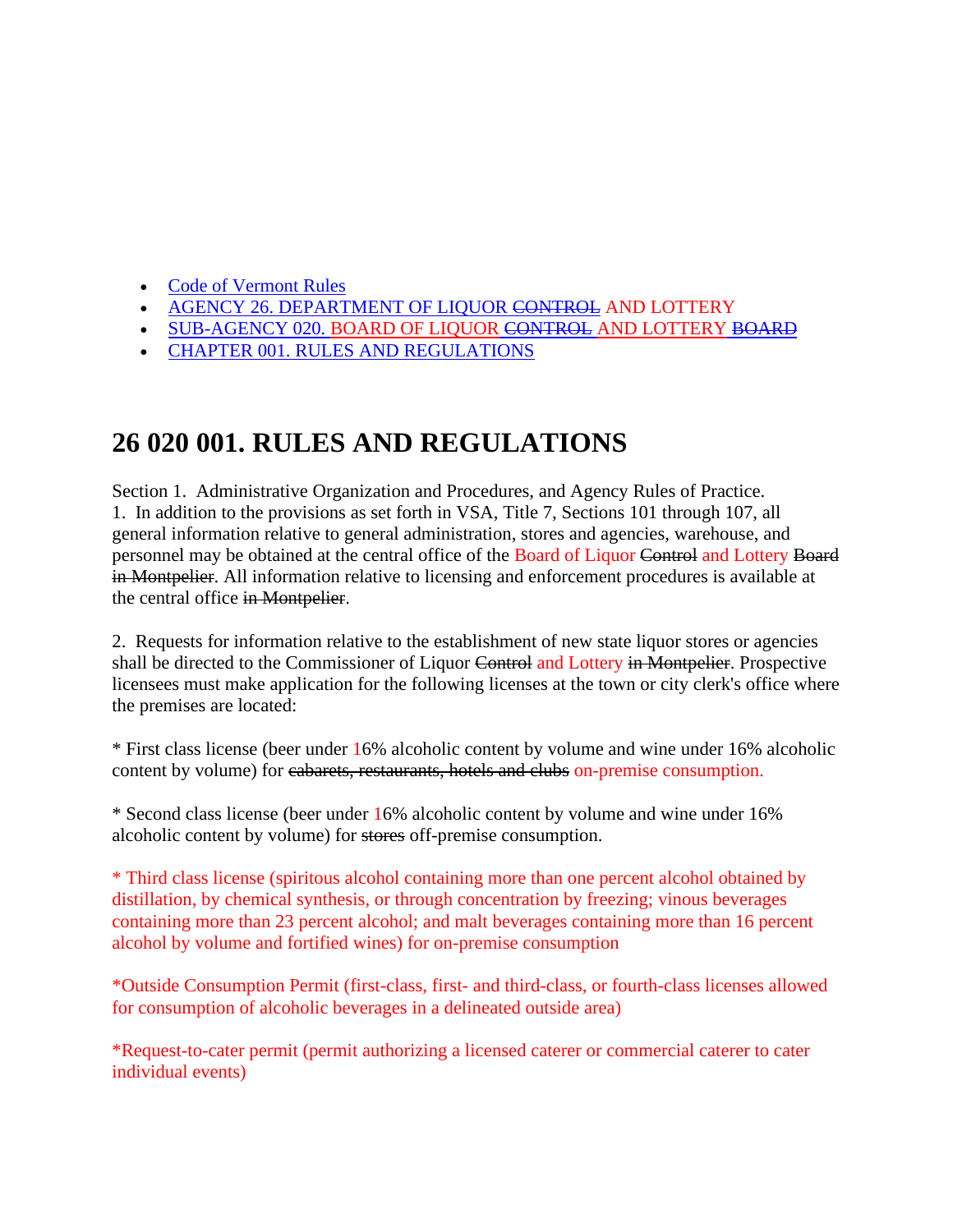\*Special Event Permit (permit authorizing a licensed manufacturer or rectifier to sell, by the glass or by the unopened bottle, alcoholic beverages manufactured or rectified by the license holder at an event open to the public)

\*Special venue serving permit (a permit authorizing an art gallery, bookstore, public library, or museum to conduct an event at which malt or vinous beverages, or both, are served by the glass to the public)

\*Festival permit (a permit authorizing a person to conduct an event at which malt or vinous beverages, or both, are sold by the glass to the public)

\*Educational Sampling Permit (a permit authorizing a person to conduct an event that is open to the public at which malt beverages, vinous beverages, fortified wines, spirits, or all four are served only for the purposes of marketing and educational sampling)

Applications for the following licenses are available at the Division of Liquor Control, Office of Licensing Liquor Control Board Office, State Office Building, Green Mountain Drive, Montpelier, Vermont.

\* Third class license (spirituous liquor) for restaurants, hotels, clubs, and cabarets.

- \* Caterer's permit License
- \* Tobacco License
- \* Tobacco Substitute Endorsement

#### \*Retail Delivery Permit

\* Wholesale dealer's license (beer under 16%) alcoholic content by volume and wine under 16% alcoholic content by volume).

#### \*Wine Storage Facility License

- \* Certificate of Approval, Malt
- \* Certificate of Approval, Vinous
- \* Direct Ship Vinous and Malt to Consumer License
- \* Direct Ship Vinous to Retailer License
- \* Solicitor's Permit
- \* Bottler's license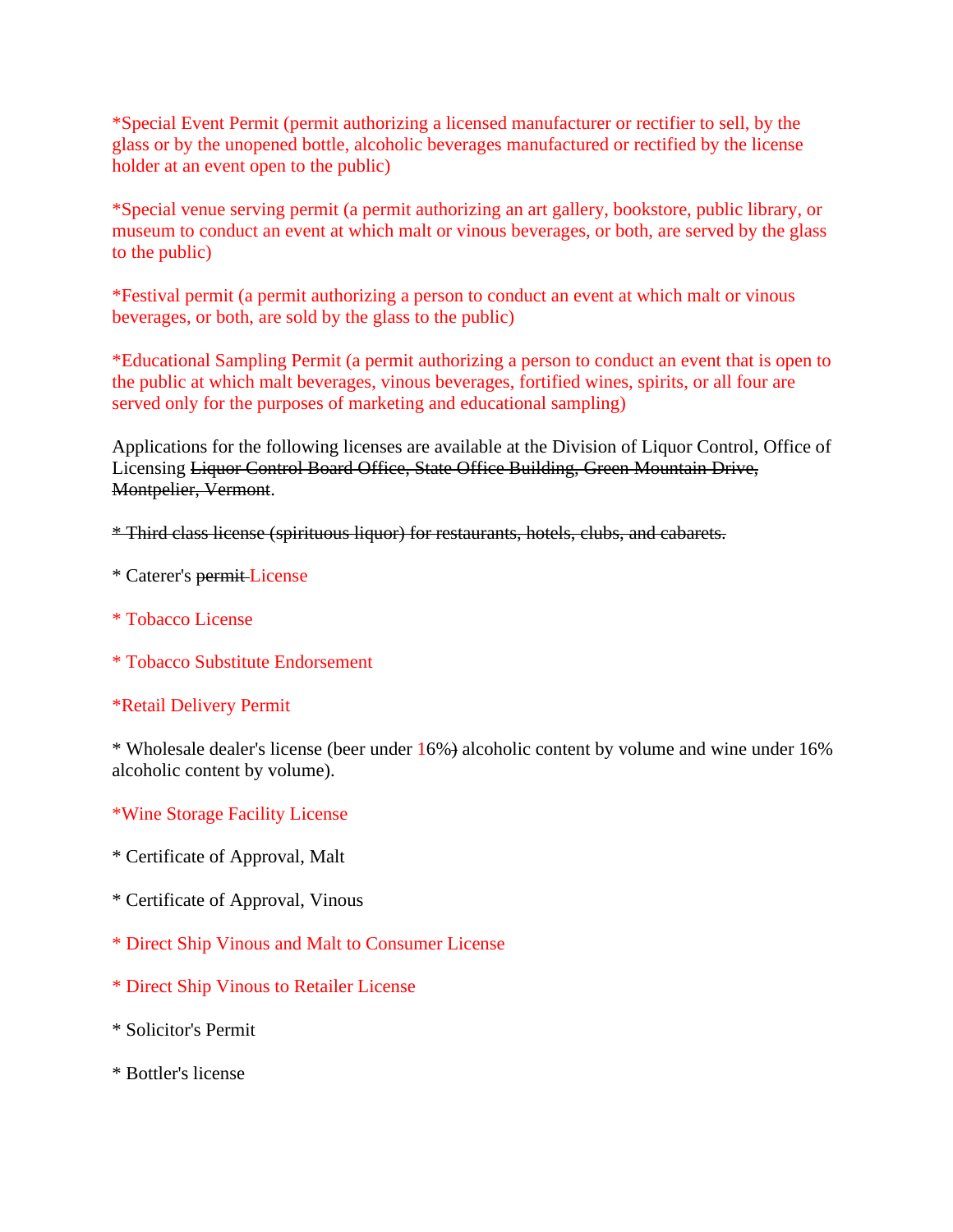#### \* Druggist's permit

- \* First class license for dining cars and boats
- \* Third class license for dining cars and boats
- \* Wholesale Alcohol permit
- \* Alcohol permit (medicinal, mechanical, scientific or manufacturing purposes)
- \* Manufacturer's or rectifier's license
- \* Malt Tasting Permit
- \*Wine Tasting Permit
- \*Railroad Tasting Permit
- \*Break-Open Ticket Distributor or Manufacturer License

#### \*Master Resort License

Requests for altar wine permits, etc. are submitted in letter form to the mailing address below. (Note: There is no fee required.)

Vermont Department of Liquor Control

Attention: Licensing Division

Green Mountain Drive, Drawer 20

Montpelier, Vermont 05620-4501

Vermont Liquor Control Identification Card applications (for persons between the ages of 21 and 30) are available at all state liquor agencies. The fee of \$ 5.00 accompanies the application.

3. Definitions. The definitions set forth in 3 VSA, Sec. 801 are hereby adopted and made applicable to these regulations.

4. Formal and Informal Proceedings. The following types of proceedings will be treated as formal proceedings:

a. Revocation of licenses.

b. Rule-making proceedings initiated by the Board of Liquor Control and Lottery Board under Regulation No. 9(b).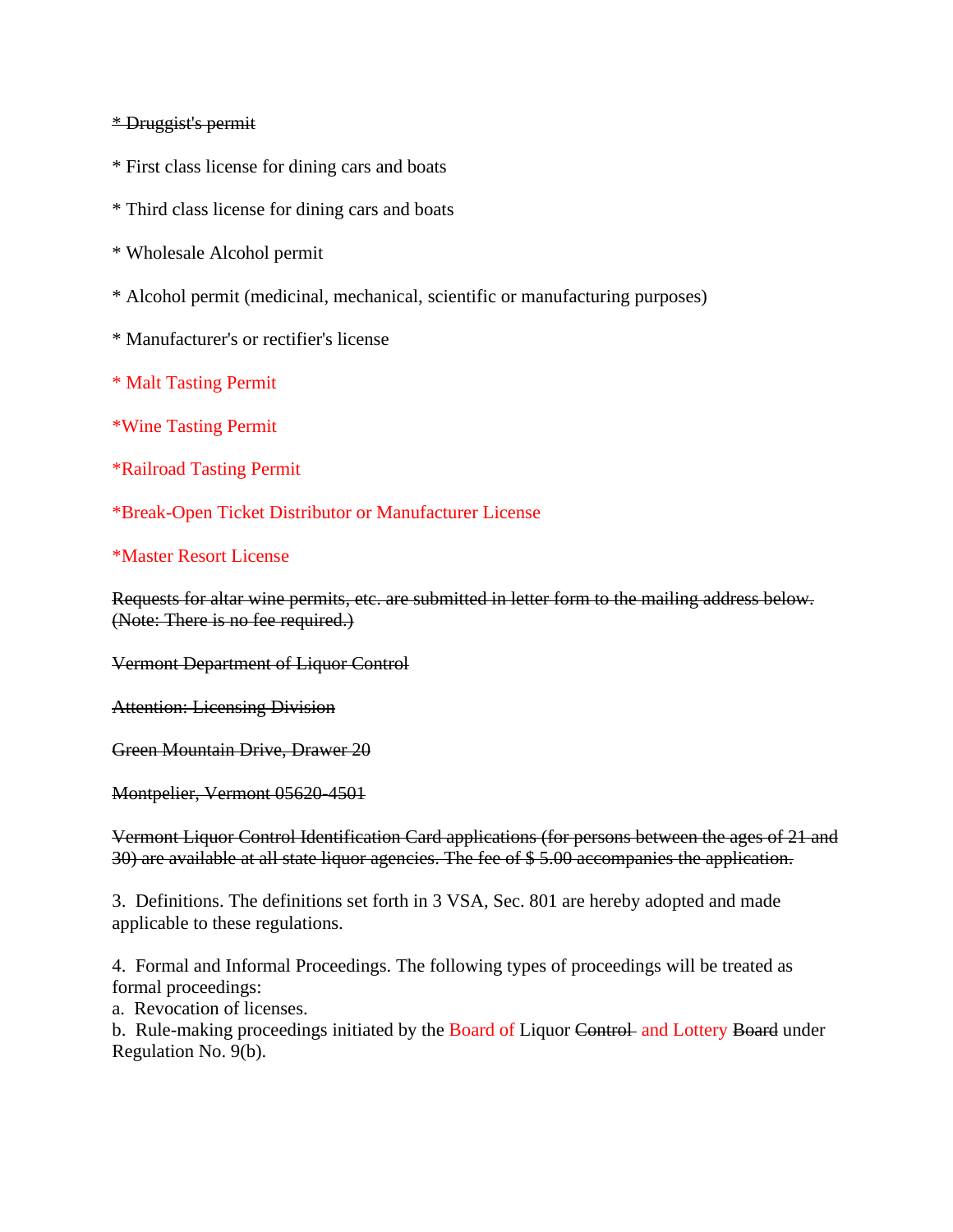All other petitions, applications, submissions, requests, charges, etc., will be treated as informal proceedings.

5. Appearances in Formal Proceedings.

a. A party to a formal proceeding before the Board of Liquor Control and Lottery Board may appear for himself or he may be represented by an attorney admitted to practice in the State of Vermont.

b. Upon the filing of a petition, charge or other pleading initiating a formal proceeding before the Board of Liquor Control and Lottery Board, the name of the attorney or person who has signed such pleading will be entered on the agenda of the Board of Liquor Control and Lottery Board by the Enforcement Secretary Office of Compliance and Enforcement. Except for appearances entered during a hearing, all other appearances in formal proceedings by attorneys or persons appearing for themselves shall be by notice in writing filed with the Enforcement Secretary of the Liquor Control Board Office of Compliance and Enforcement. and served pursuant to Regulation No. 6 herein.

c. All notice given to or by an attorney of record for a party in a formal proceeding shall be considered in all respects as notice to or from the party represented by such attorney.

d. When an attorney has entered his appearance for a party in a formal proceeding, he shall remain counsel for such party until he has been granted leave to withdraw by order of the Board of Liquor Control and Lottery Board.

e. An attorney not residing or not admitted to practice in the State of Vermont may appear for a party if he is associated with a resident and admitted attorney who has entered his appearance for the same party.

6. Filing and Service of Documents in Formal Proceedings.

a. The petition, charge or other pleading initiating a formal proceeding before the Board of Liquor Control and Lottery Board shall be signed by the petitioner or complainant or an officer thereof and shall be filed with the Enforcement Secretary Office of Compliance and Enforcement in quadruplicate. Such pleadings shall be drawn so as to fully and completely advise the Board of Liquor Control and Lottery Board and respondents, if any, as to the order of rule sought and the statutory authority and reasons therefor.

b. All formal pleadings addressed to the Board of Liquor Control and Lottery Board and other documents and papers filed in formal proceedings shall be on paper measuring eight and one-half by eleven inches. Filing with the Board of Liquor Control and Lottery Board shall be deemed to occur when a document or paper is received by the Enforcement Secretary Office of Compliance and Enforcement of the Board of Liquor Control and Lottery Board except that filing shall be deemed to occur upon receipt by the Board of Liquor Control and Lottery Board when a document is submitted to the Board of Liquor Control and Lottery Board during a hearing.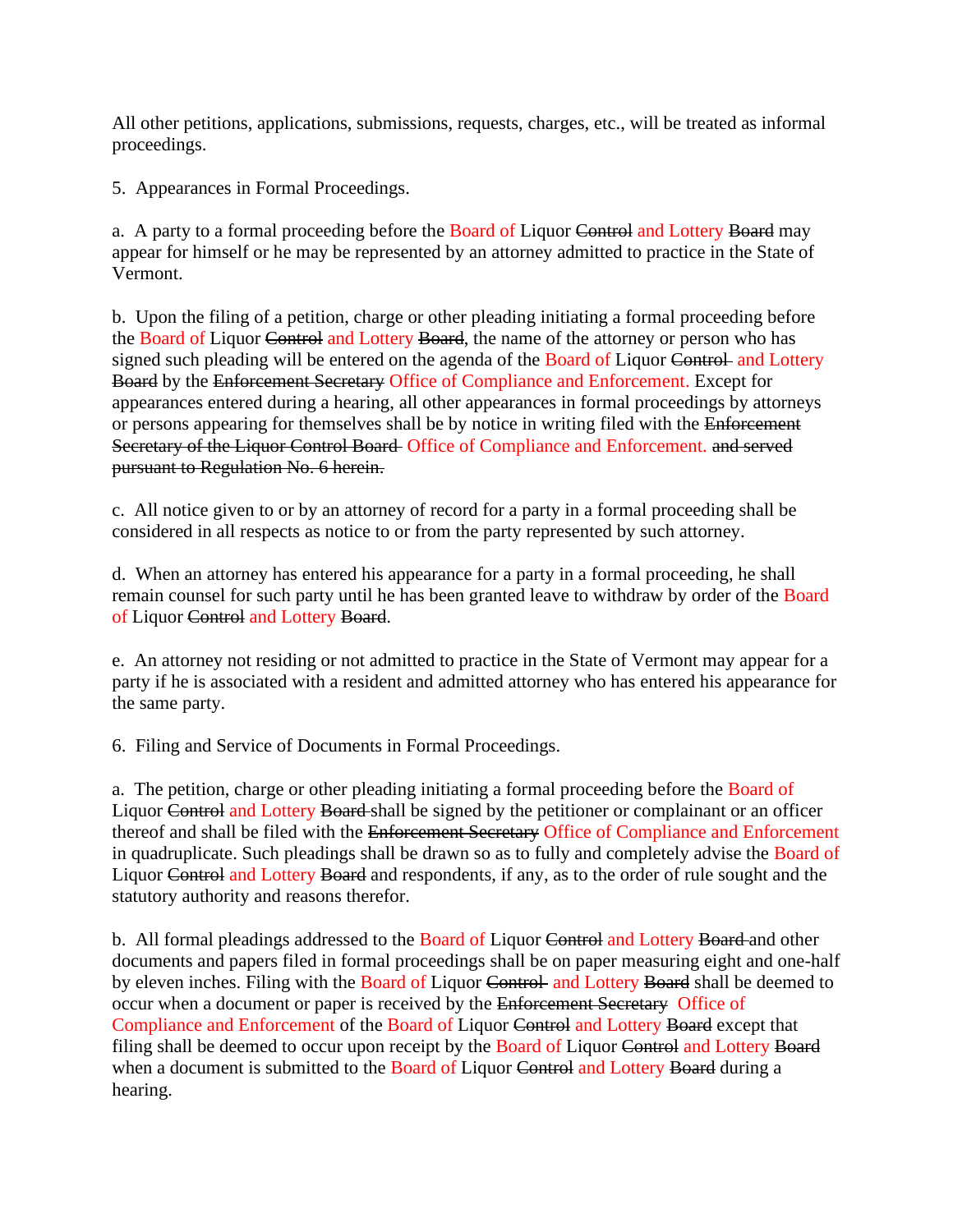c. A petition for leave to intervene as a party must set forth the grounds of the proposed intervention, the position and interest of the petitioner in the proceeding, and whether petitioner's position is in support of or opposition to the order sought.

d. Every document or paper filed by any party subsequent to the initial pleading in a formal proceeding shall be served upon the attorneys of record for all other parties and upon all persons who have appeared for themselves.

e. In its discretion the Board of Liquor Control and Lottery Board may treat any written communication to it concerning a matter within its jurisdiction as a pleading initiating a formal proceeding.

f. Briefs and proposed findings of fact and conclusions of law, if any, shall be filed within ten days after hearing or, in the event that the hearing has been waived under Regulation No. 7(a), within ten days after the date originally set for the hearing.

7. Hearings.

a. An oral hearing shall be held in every formal proceeding except: (1) in a formal rule-making proceeding if no request to be heard is submitted within five days of the date set for such hearing, in accordance with the provisions of 3 VSA Sec. 836(4) and 3 VSA Sec. 840 in any other formal proceeding if all the parties to the proceeding file written waivers of opportunity to be heard.

b. Upon the filing of a pleading initiating a formal proceeding, or upon the initiation of such a proceeding by the Board of Liquor Control and Lottery Board on its own motion, the Board of Liquor Control and Lottery Board shall by order or otherwise assign a time and place for the hearing thereof and the Enforcement Secretary Office of Compliance and Enforcement shall cause written notice of the hearing in the form as provided by 3 VSA Sec. 809(b) and Sec. 836(c) and 839 to be served upon each party and, if required by statute, shall arrange for publication thereof.

c. Every party and counsel representing the Board of Liquor Control and Lottery Board, if any, shall have the right to participate fully in any hearing before the Board of Liquor Control and Lottery Board, and, in the case of rule-making proceedings, all interested persons shall also be permitted to participate in accordance with the terms of the notice of the proceeding.

d. The admissibility of evidence in all formal proceedings before the Board of Liquor Control and Lottery Board shall be determined under the criteria specified in 3 VSA Sec. 810(1)-(4) which are attached hereto as Appendix A.

e. The testimony of a hearing witness on direct examination may be offered in written form, either by having it read into the record or by offering it for incorporation in the record without reading, provided that a copy of such testimony shall be supplied to the Board of Liquor Control and Lottery Board, each attorney of record, and each party appearing for himself at a reasonable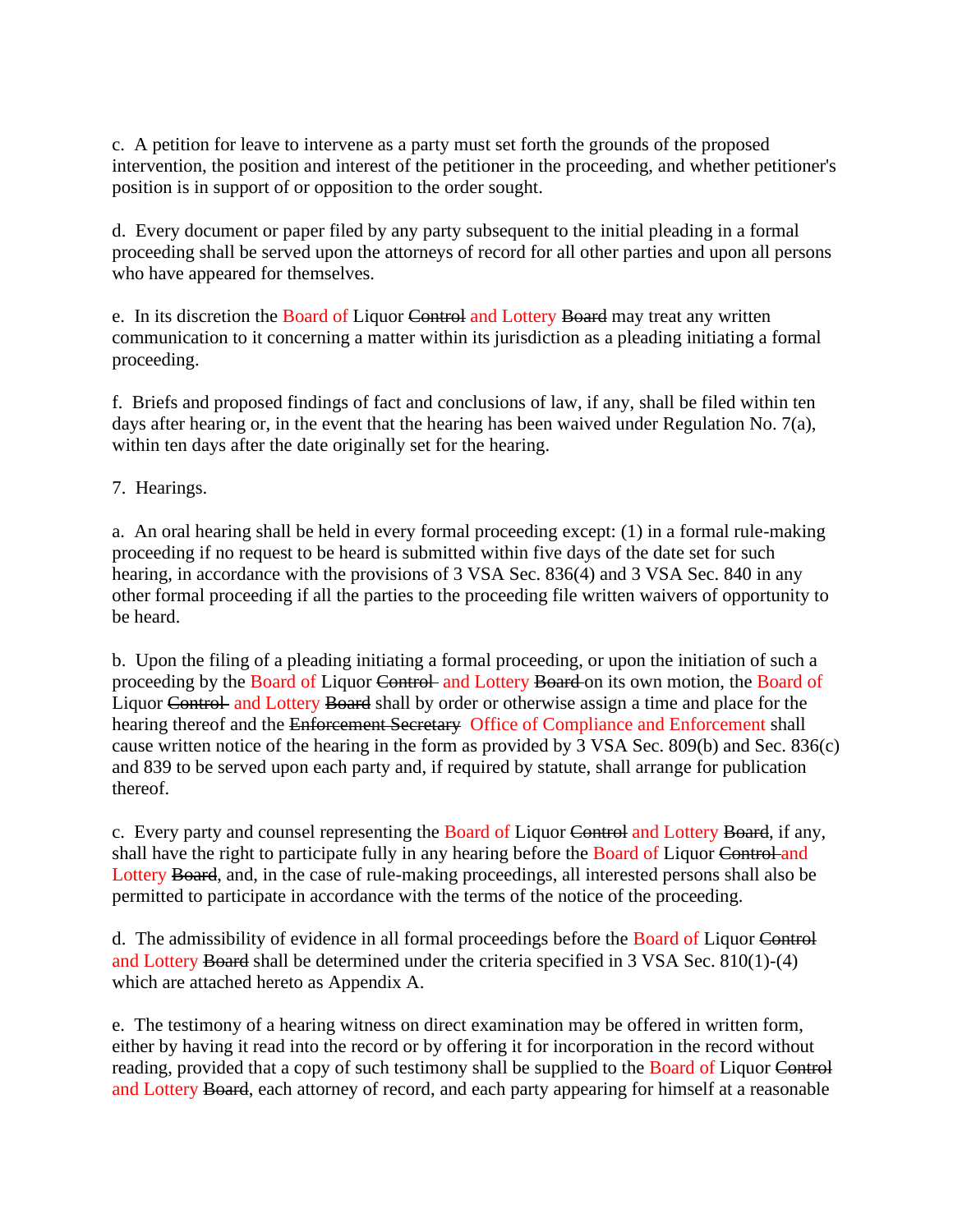time in advance of the hearing at which testimony will be offered. Such testimony shall be subject to the same rules of admissibility and cross-examination as extemporaneous testimony.

8. Petitions for Rule-making and Declaratory Rulings.

a. Petitions for the adoption, amendment, or repeal of any rule will be entertained by the Board of Liquor Control and Lottery Board. Such petitions shall be filed with the Enforcement Secretary Office of Compliance and Enforcement pursuant to Regulation No. 6 hereof. Such petitions will be considered and disposed of pursuant to the procedure specified in 3 VSA Sec. 836 and Sec. 806 and Regulation No. 9(b) hereof.

b. Petitions for declaratory rulings as to the applicability of any statutory provision or of any rule or order of the Board of Liquor Control and Lottery Board will be entertained by the Board of Liquor Control and Lottery Board in an informal manner. Such petitions shall be filed with the Enforcement Secretary Office of Compliance and Enforcement and shall be so drawn as to fully and completely advise the Board of Liquor Control and Lottery Board the reasons why such a ruling is sought. The Board of Liquor Control and Lottery Board shall within thirty days after such petition has been filed advise the petitioner of its decision and the facts involved.

9. Special Procedures for Certain Informal Proceedings.

a. Any formal proceeding for revocation of a license, certificate, etc., shall be preceded by notice to the licensee of facts or conduct which warrant the intended action, and the licensee shall be given an opportunity informally to show compliance with all lawful requirements for the retention of the license prior to initiation of such formal proceeding under Regulation No. 7 hereof.

b. Petitions for rule-making filed under Regulation No. 8(a) hereof will be considered informally and the Board of Liquor Control and Lottery Board shall within thirty days after the filing of such a petition either deny the petition in writing (stating its reasons for the denial) or shall initiate formal rule-making proceedings in accordance with 3 VSA Sec. 836 and Regulation No. 7(b) hereof.

10. Enlargement of Rules.

The Board of Liquor Control and Lottery Board may take a proceeding partially or entirely out of these rules when the law so permits and, in its opinion, the interest of the public so requires.

Appendix A. Rules of Evidence, Official Notice.

1. Irrelevant, immaterial, or unduly repetitious evidence shall be excluded. The rules of evidence as applied in civil cases in the county courts of this State shall be followed. When necessary to ascertain facts not reasonably susceptible of proof under those rules, evidence not admissible thereunder may be admitted (except where precluded by statute) if it is of a type commonly relied upon by reasonably prudent men in the conduct of their affairs. Agencies shall give effect to the rules of privilege recognized by law. Objections to evidentiary offers may be made and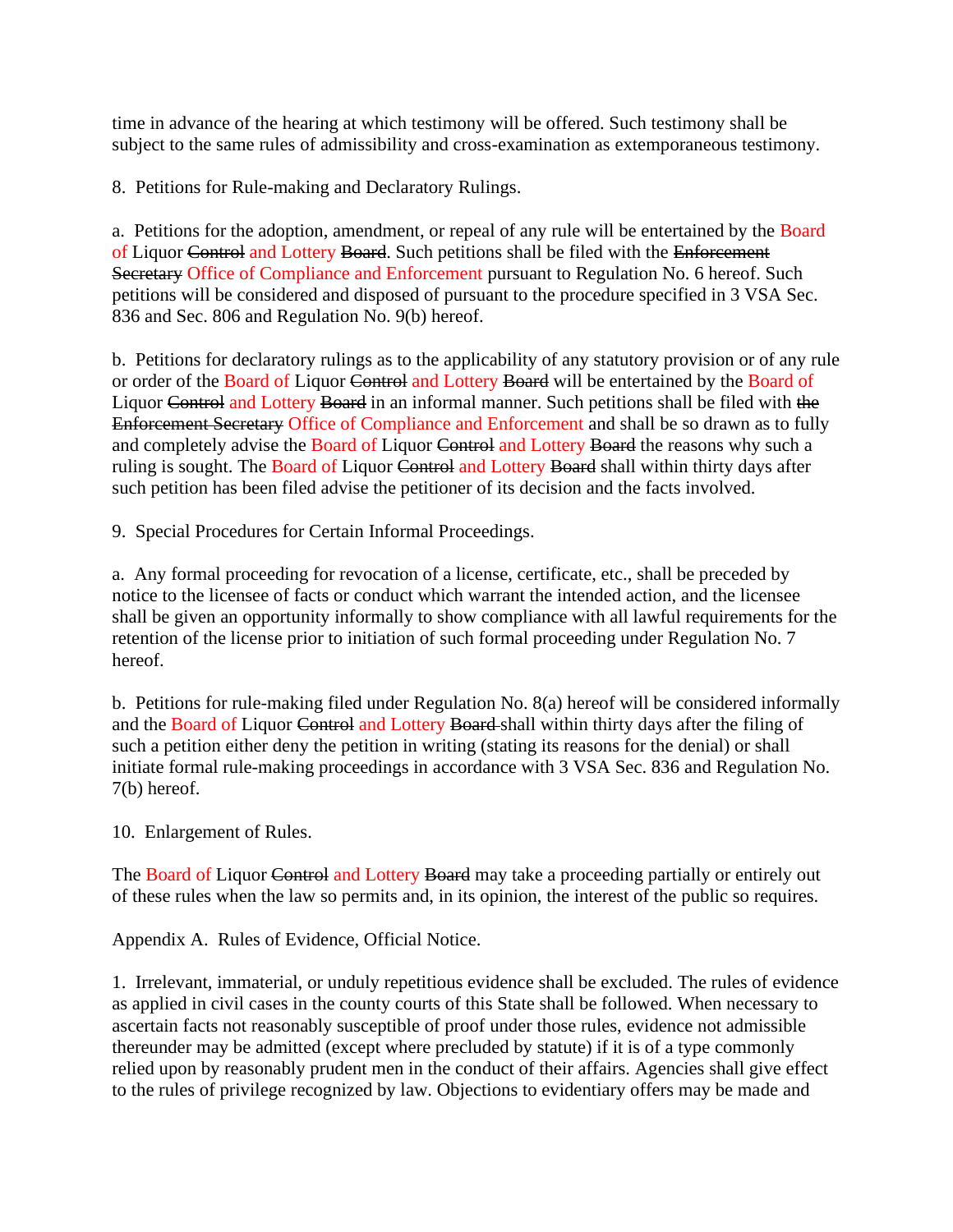shall be noted in the record. Subject to these requirements, when a hearing will be expedited and the interests of the parties will not be prejudiced substantially, any part of the evidence may be received in written form;

2. Documentary evidence may be received in the form of copies or excerpts, if the original is not readily available. Upon request, parties shall be given an opportunity to compare the copy with the original;

3. A party may conduct cross-examinations required for a full and true disclosure of the facts;

4. Notice may be taken of judicially cognizable facts. In addition, notice may be taken of generally recognized technical or scientific facts within the agency's specialized knowledge. Parties shall be notified either before or during the hearing, or by reference in preliminary reports or otherwise, of the material noticed, including any staff memoranda or data, and they shall be afforded an opportunity to contest the material so noticed. The agency's experienced, technical competence, and specialized knowledge may be utilized in the evaluation of the evidence.

Section 2. Definitions.

The following words as used in these regulations, unless a contrary meaning is required by the context, shall have the following meaning:

Department: The Department of Liquor and Lottery.

Board : The Board of Liquor Control and Lottery Board.

Commissioners : The Local Control Commissioners.

Commissioner : Executive Officer of the Board.

Alcoholic Liquor and/or Beverage Alcohol: All malt and vinous beverages and spirituous liquors as defined by law.

Restaurant : For purposes of granting licenses of the first class or first and third class, means a place located in a suitable building adequately equipped, and having a sufficient number of employees, to serve meals regularly in a public dining room provided for that purpose. Regular meals for the purpose of this regulation shall mean the usual assortment of food commonly ordered at various hours of the day.

Dance Hall : A room, hall, eating place, building, structure or place shall be deemed a dance hall for the purposes of these regulations at all times and occasions when dancing, for which admission is charged and which is open to the general public, is conducted or permitted therein. A dining room in which regular meals are served and in which occasional dancing occurs for which no charge is made shall not be deemed a dance hall. A cover or minimum charge, imposed or collected during hours when meals are served and live entertainment consisting of one or more performers is presented, shall not be construed as the charging of admission.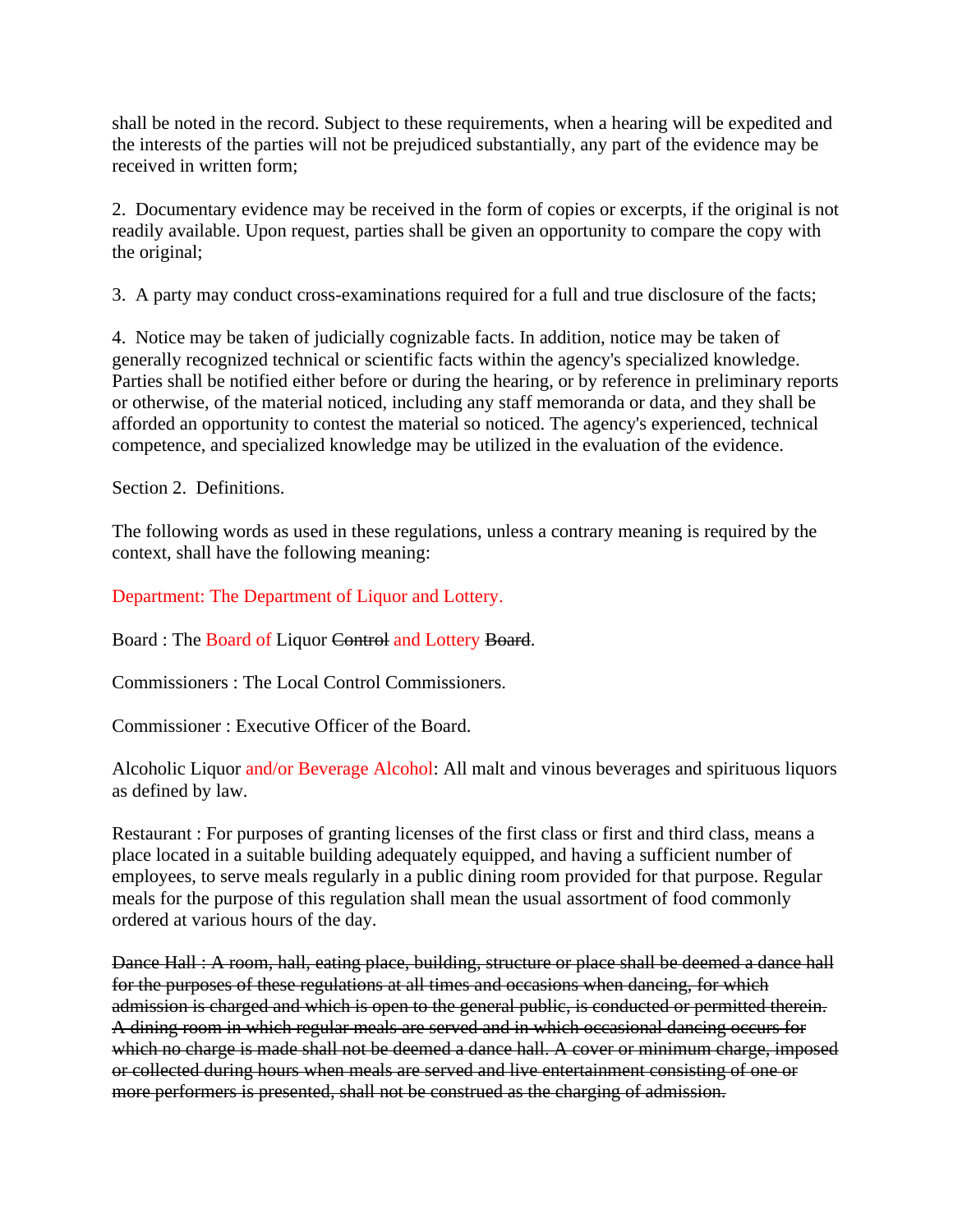Person : Individuals and partnerships composed solely of individuals, corporations organized under the Laws of any of the United States or corporations subject to the jurisdiction of the Interstate Commerce Commission or the Public Service Commission.

#### REGULATIONS RELATING TO THE SALE OF ALCOHOLIC LIQUOR BEVERAGE ALCOHOL

<span id="page-11-0"></span>Section 3. General Regulations.

For purposes of these Regulations, "license" shall have the same meaning as defined in 3 V.S.A. § 801(b)(3), including lithe whole or part of any [Department of liquor Control (DLC) or liquor Control Board] [Department of Liquor and Lottery (DLL) or Board of Liquor and Lottery] permit, certificate, approval, registration, charter, or similar form of permission required by law"; "licensed premises" shall mean any location subject to a license; and "licensee" shall mean any individual or entity holding a license.

1. The Liquor Control Board may establish a schedule of penalties for specifically enumerated violations, which may be imposed by the Department, allowing for the licensee to waive a hearing and accept the stated penalty(s). licensees may decline to accept the stated penalty(s) and ask for a hearing before the Board.

2. It shall be unlawful for any common or contract carrier, or any individual or entity operating transportation facilities in this state or otherwise transporting goods for hire to receive or cause to be imported into this state any spirituous liquor unless such liquors are consigned for delivery to the Vermont liquor Control Board, or malt or vinous beverages unless consigned for delivery to a wholesale dealer holding a wholesale dealer's license issued by the Liquor Control Board. However, it shall be lawful to accept individual consignments of malt or vinous beverages for transportation into and delivery within the state to an individual only when such malt or vinous beverages are sold and shipped pursuant to  $7 \text{ V.S.A.}$  §§ 66, 68 or other applicable provision of law.

3. A licensee shall not permit or suffer the possession or consumption of any alcoholic beverages on its licensed premise of a higher alcoholic content than that allowed by the license granted for said premises.

<span id="page-11-1"></span>4. Except for holders of a Manufacturers license who also have a 1st and/or 3rd class license located on their manufacturing premises, A a licensee shall not possess or allow the consumption of malt, vinous beverages or spirituous liquors other than those purchased on invoice from a bottler's or wholesale dealer or on invoice from the Vermont Liquor Control Board, or on invoice from a direct-to-retail shippers licensee.

5. Requests for catering must be made by first class licensees or first and third class licensees also holding a catering license, or a commercial caterers license, at least five days prior to the date of the catered party event. The five-day requirement may be shortened, but not less than one day prior to the occasion, at the discretion of the local control commissioners.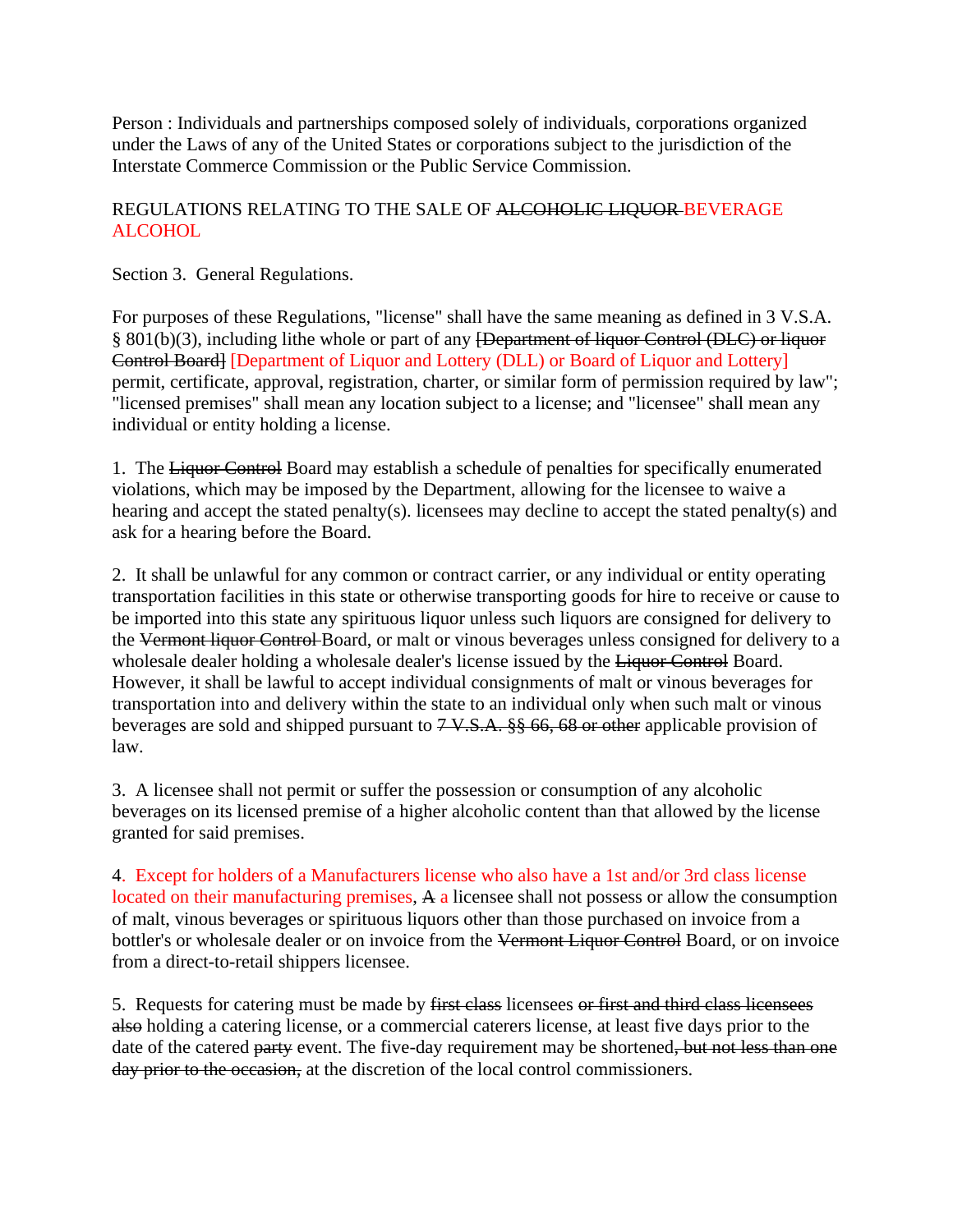a. Pre-approval of certain locations may be granted annually at the time of renewal by the Department. Events with more than 200 people shall notify the Department by fax or e-mail at least 24 hours in advance of the event. indication on the application.

6. Only third class licensees may possess, sell or furnish any malt or vinous beverages containing an alcoholic content greater than 16%. Cooking wines, which contain an alcohol content greater than 16% and 1.5% of sodium, extracts, tinctures and bitters not regulated by the Tax and Trade Bureau are not considered beverages and are therefore not governed under these regulations.

<span id="page-12-0"></span>7. Licensees and licensee employees shall allow at any time, a member of the Liquor Control Board, the Commissioner, and/or any of their assistants or Liquor Investigators to examine the licensed premises as well as all records, papers, stock, merchandise or equipment in reference to the operation of the license, and shall retain such items for inspection. Excluding video footage all licensees shall keep on their licensed premises for a period of two years a complete record covering the operation of their license, including all invoices covering the purchase or transfer of alcoholic beverages and/or tobacco, and all financial records including but not limited to daily receipts for the sale of alcohol and/or tobacco. If any licensee has more than one licensed location, the licensee may keep all records in one centralized business location in the State of Vermont and the Department shall be notified in writing, in advance, of the name, street address, and telephone number of such designated location. Except as provided in Education Regulation 3b and 3d, However, the licensees shall retain all training certificates and records, on the licensed premises where the individual in question works. Should any licensee employ a video surveillance system at the licensed establishment the Commissioner and/or any of their assistants or Investigators may at any time examine such system.

a. No licensee, licensee employee or any individual performing work or services for a licensee on a licensed premises shall interfere with, nor permit any other individual to interfere with, provide false written or verbal information to, or fail to cooperate with a Liquor Control Investigator or other Vermont Law Enforcement Officer in the performance of their duties.

b. A licensee, licensee employee, or any individual performing work or services for a licensee on a licensed premises, related to the liquor licenses held, shall provide a liquor investigator or a law enforcement officer with such bona-fide identification as is acceptable under Vermont law when requested.

<span id="page-12-1"></span>8. No licensee shall keep within or in connection with the licensed premises any illegal implement, machine or device of any kind or nature by the use or operation of which there is an element of chance for the winning or losing of money or other things of value, nor permit said premises to be used for illegal gambling purposes.

9. Gambling on licensed premises: Any licensee wishing to conduct game(s) of chance on licensed premises must first obtain a permit from the Vermont Department of Liquor Control using the prescribed form or format. Licensees applying for and/or receiving a permit shall be subject to financial disclosure to the Department for the purpose of verifying the disbursement of proceeds in accordance with applicable Vermont statutes and/or regulations.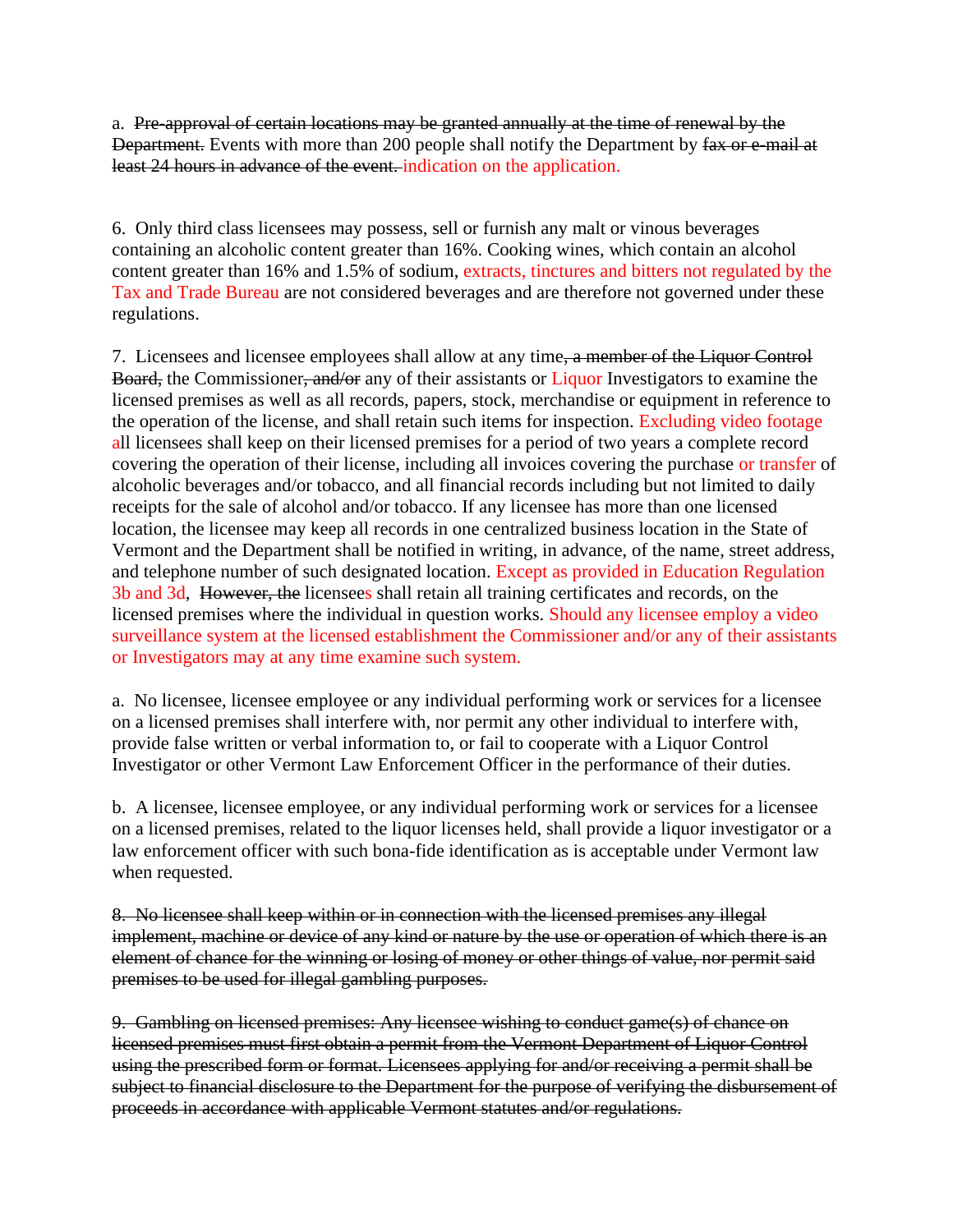<span id="page-13-0"></span>10. 8. No first or third class liquor license shall be issued to an individual or entity who is not first licensed with the Vermont Department of Taxes to collect the Vermont Rooms and Meals tax. Suspension of any first or third class liquor licenses issued by the Board may result by action of the Liquor Control Board, after notice and hearing, upon certification to the Board by the Vermont Department of Taxes that the licensee has failed to collect the Vermont Rooms and Meals tax, has failed to pay over to the Vermont Department of Taxes the Vermont Rooms and Meals tax collected, or is not licensed with the Vermont Department of Taxes to collect the Vermont Rooms and Meals tax, or is not in good standing with the Vermont Department of Taxes pursuant to Title 32 V.S.A. § 3113(f). A licensee and licensee employees must allow the Commissioner of Taxes or any of his/her assistants or investigators on the licensed premise at all times to examine records covering the operation of the licensee's business.

11. 9. All licenses shall be framed under a clear protective covering and be displayed in a public location conspicuous location viewable to the general public on the licensed premises described therein.

12. 10. No licensee or licensee employee shall sell or furnish alcoholic beverages to any individual who is less than twenty-one years of age, nor shall a licensee or the licensee employee permit or suffer alcoholic beverages to be consumed upon the licensed premises by any individual who is less than twenty-one years of age.

a. A student aged eighteen or older who is enrolled in a post-secondary education culinary arts program, accredited by a commission recognized by the U.S. Department of Education, shall be exempt from the provisions of this regulation while attending classes that require the possession or consumption of alcoholic beverages.

<span id="page-13-1"></span>13. 11. For individuals of questionable age, all liquor and tobacco licensees and their employees shall demand that such individual exhibit a valid operator's license, valid non-driver identification card, or enhanced driver's license, which has been issued by this state or another state or foreign jurisdiction, a valid United States military identification card, a valid passport card or valid passport all of which bear the person's photograph and signature, name, date of birth, and expiration date. No temporary identification documents shall satisfy the requirements of this regulation.

14. 12. No licensee shall permit an individual under eighteen years of age to be involved in the preparation, sale or service of alcoholic beverages for on-premise consumption, or to entertain on a paid or voluntary basis within or in connection with any licensed premises. No individual under the age of sixteen shall be allowed to sell tobacco on the premises of any licensee.

15. 13. No second class licensee shall permit an individual under sixteen years of age to sell alcoholic beverages or tobacco on a paid or voluntary basis within or in connection with the second class license. off-premise sale of alcohol.

<span id="page-13-2"></span>16. 14. No licensee or licensee employee, or any individual involved in the sale, preparation or furnishing of alcoholic beverages, or sale of tobacco products and/or the enforcement on the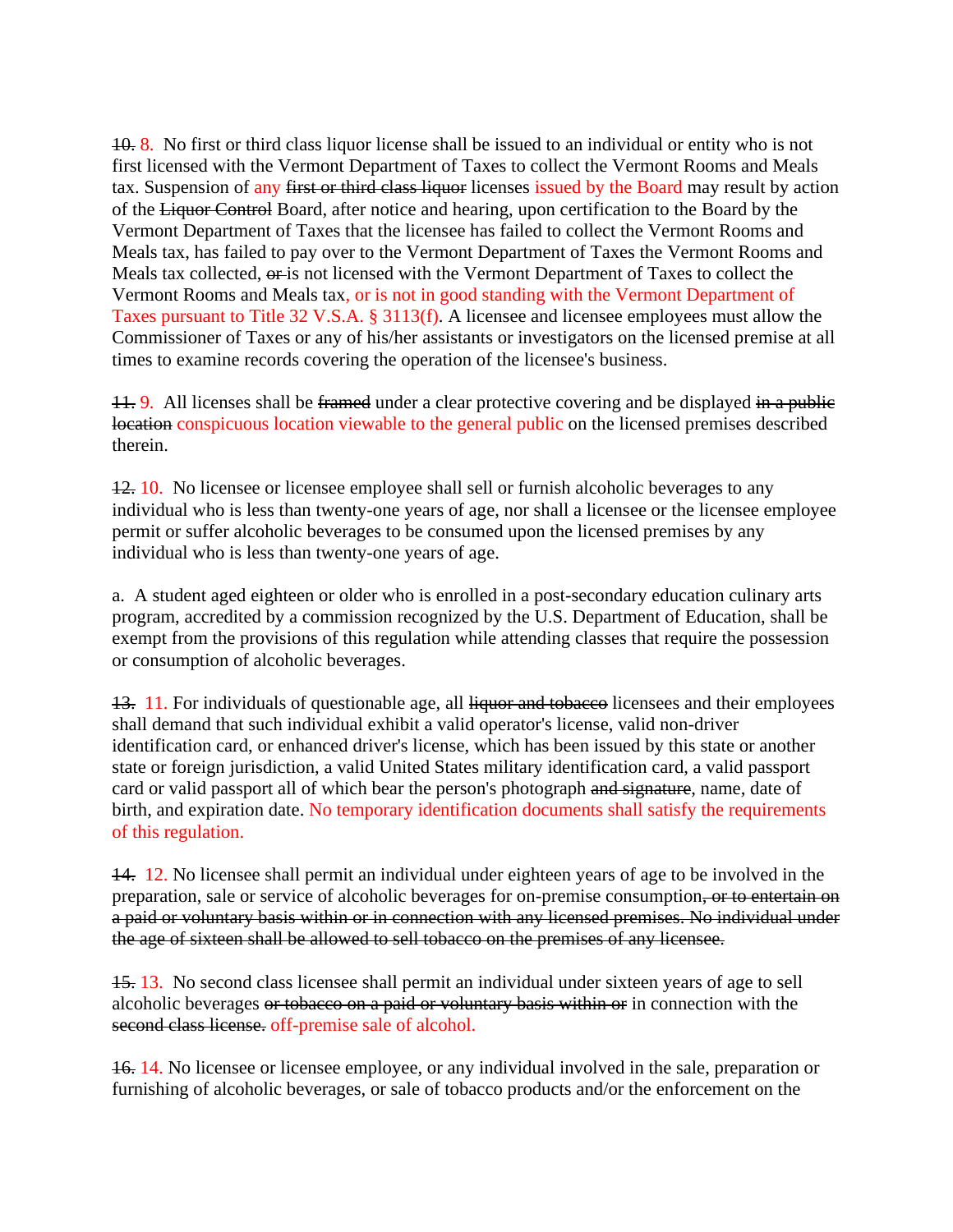premises of the laws, rules and regulations of this State pertaining to the sale or furnishing of alcoholic beverages, or sale of tobacco products, shall consume or display the effects of alcohol or any illegal impairing substance while in the performance of their duties.

<span id="page-14-0"></span>17. 15. No licensee shall sell or furnish alcoholic beverages to any individual displaying signs of intoxication impairment from alcoholic beverages or other drugs / substances. No licensee shall allow alcoholic beverages to be consumed on the licensed premises by any individual displaying such signs of intoxication impairment. No licensee shall allow any individual displaying such signs of intoxication impairment to stay on the licensed premises, except under direct personal supervision by a licensee or licensee employee in a segregated nonpublic area when the patron's immediate departure could be expected to pose a risk of bodily injury to the patron or any other individual.

a. Licensees or licensees' employees shall not serve alcoholic beverages to any individual whom it would be reasonable to expect would be under the influence as a result of the amount of alcohol served to that person. Under the influence, in this Regulation, shall mean that degree of intoxication impairment that would render it unsafe or illegal for the patron to undertake normal and expected activities upon leaving the licensed premises.

<span id="page-14-1"></span>18. 16. Licensees shall store all alcoholic beverages on the licensed premises unless otherwise authorized in writing by the Board. First, Second and/or Third-Class Licensees, and Master Resort Licenses may transfer alcoholic beverages without prior authorization among similarly licensed locations so long as the locations are controlled by the same licensed entity.

19. 17. No licensee that sells or distributes malt or vinous alcoholic beverages to the public may accept free malt or vinous beverages, services, monetary payments or other things of value from a manufacturer, holder of a certificate of approval, bottler, wholesale dealer, or holder of a solicitor's permit, nor purchase malt or vinous beverages below the uniform price charged by the bottler or wholesale dealer. The Liquor Control Board is empowered to define the terms "things of value" as contained herein within Liquor and Lottery Board Guidance Bulleting No. 1; "things of value" exclude brand-identified items that are primarily valuable for advertising purposes and are approved by the Liquor Control Board.

20. 18. If a license is issued to a partnership and the partnership is dissolved, the remaining partner may continue to operate under the same license until its expiration. If a new partnership is formed, a new license must be issued and the former license surrendered.

21. 19. Any individual having a direct or vested financial interest in the business of the licensee must be disclosed on the license application. Except for Clubs, The a licensee must notify the Department no less than 20 days before any intended changes in the ownership of and or financial interest of any person or entity in the licensed entity can occur. Any such changes not approved by the Department, may place the license in jeopardy and/or may result in administrative penalties after a Board hearing.

a. Licensees shall have prior approval from the Liquor Control Board of any change of directors, officers, members, managers, or affiliates, and of any change in shares that causes the holdings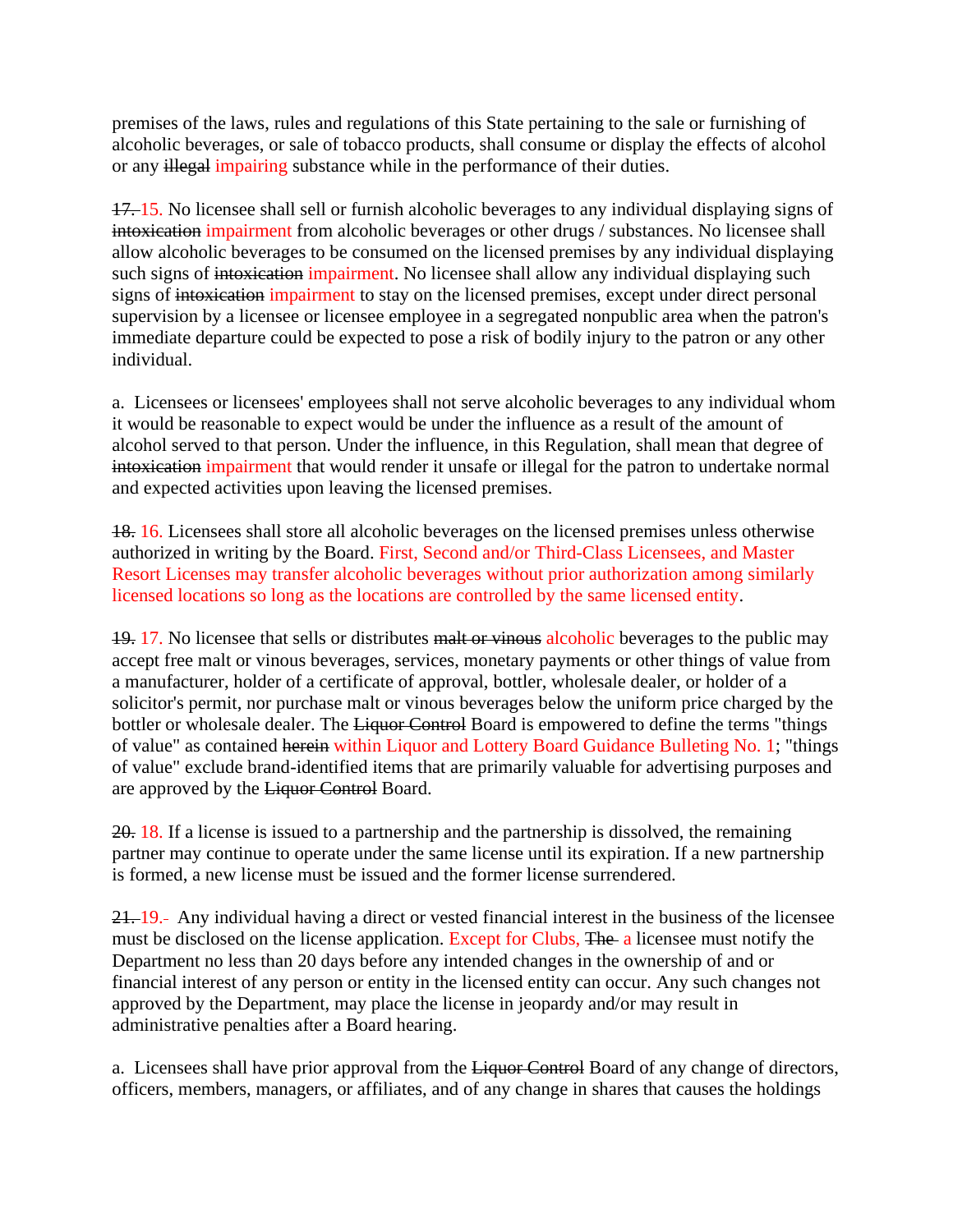of any new or existing shareholder, including the holdings of that shareholders immediate family, to equal ten percent or more of a corporation's voting shares. Notices shall be given in writing to the Liquor Control Board not later than 20 days prior to any change. The Board will consider changes in the same way that new licenses are considered. If changes, other than changes caused by the death of a joint tenant, are concluded without obtaining prior Board approval, in writing, the license shall be subject to suspension or revocation.

22. 20. First class licensees shall purchase on invoice, malt and vinous beverages from holders of a bottler's or Vermont wholesale dealer's license issued by the Liquor Control Board, or from holders of a direct-to - retailer shipping license for vinous beverages issued by the Liquor Control Board, for consumption only on the licensed premises, except as allowed by 7 V.S.A. § 222(1) or other applicable provision of law. permitted by General Regulation 4 herein.

23. 21. Second class licensees shall purchase on invoice, malt and vinous beverages only from holders of a bottler's or wholesale dealer's license issued by the Liquor Control Board, or from holders of a direct-to-retailer shipping license for vinous beverages issued by the Liquor Control Board, for consumption off the licensed premises. A second class licensee that sells kegs must keep copies of their keg logs for 90 days.

24. 22. Except as permitted by General Regulation 4 herein, Third class licensees shall purchase on invoice, spirituous liquors only from the Liquor Control Board. Said liquor must be consumed on the licensed premises.

<span id="page-15-0"></span>25. Each applicant for a first or second-class license shall submit an application on prescribed forms to the Commissioners of the town or city where the licensee is to operate. Upon being satisfied that the conditions precedent to the granting of the first or second class licenses as provided in 7 V.S.A. § 222, have been fully met by the applicant, the commissioners will endorse their recommendation on the back of the application and transmit such application to the Board for suitable action thereon, before any license may be granted. When an application is forwarded to the Liquor Control Board, it shall indicate it has the approval of the majority of the full membership of the Local Control Commissioners.

<span id="page-15-1"></span>26. 23. No first and/or third class license application for a hotel, or restaurant may be issued until the applicant has on the premises a food license issued by the Vermont State Board of Health. All licensed first and/or third-class establishments, except for clubs and holders of a manufacturer's or rectifiers license, must at all times when open for business have food service available at the licensed establishment. Food service is defined as prepared food utilizing kitchen appliances and locations permitted by regulations and licenses issued by the Department of Health and defined by Vermont statutes under Title 18 V.S.A. § 4301(8). Clubs and holders of a manufacturer's or rectifier's license must offer some form of prepackaged foodstuff or the ability to offer food service by some other means.

27. 24. If the Local Control Commissioners suspend or condition a first class, first and third class or second class any license, the municipality licensee shall immediately notify the Liquor Control Board, giving the reason as well as the effective date and length of time of the suspension or condition.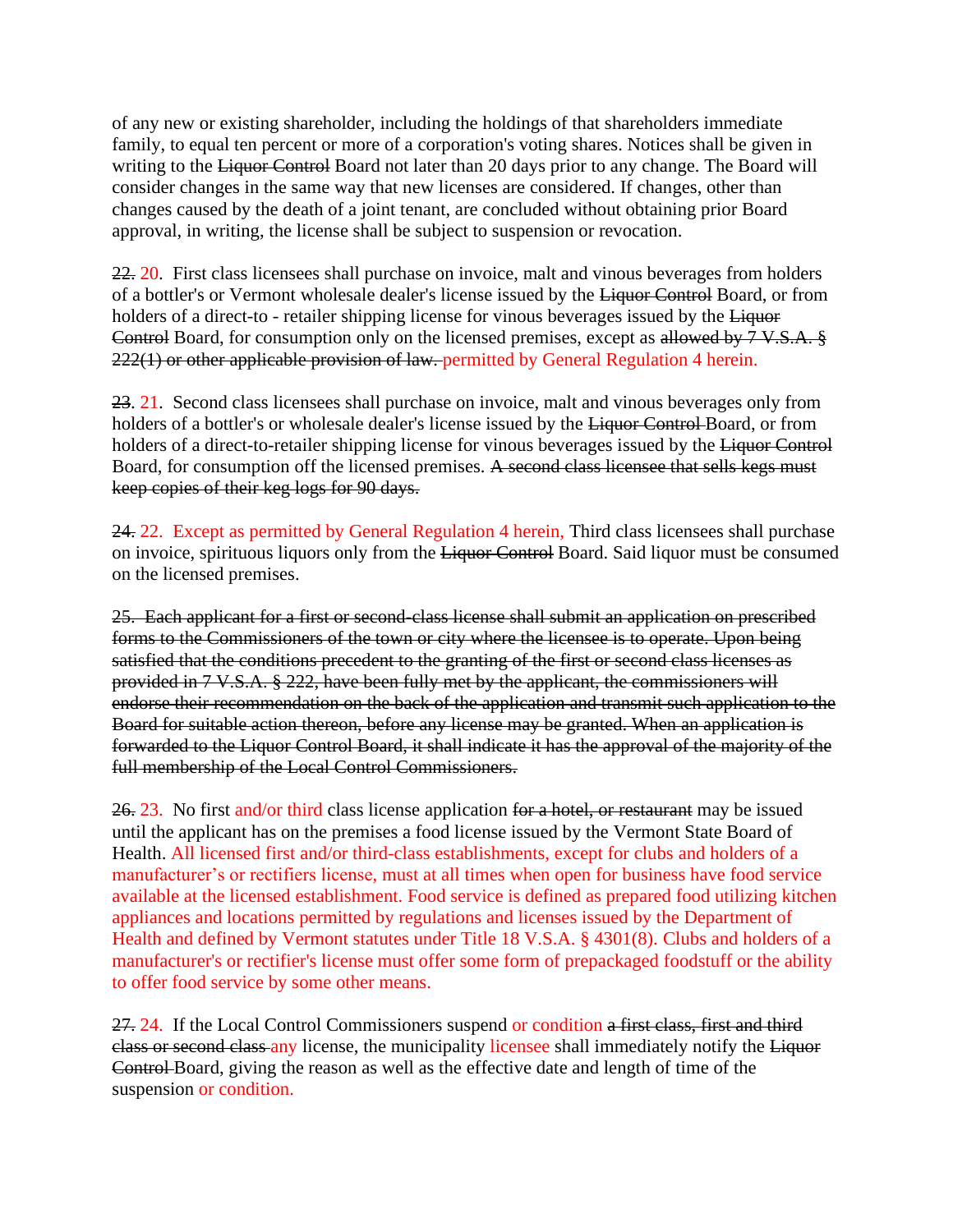28. 25. First or second class No licensees shall not sell malt or vinous beverages at a price lower than the price in effect at the time of purchase from the wholesale dealer, the Board, or holders of a direct-to-retail shipping license.

29. 26. All licensees shall have present on the licensed premises at all times when open for business a responsible employee, agent or principal. Every licensee and licensee employee involved in the sale or service of alcoholic beverages or the sale of tobacco products, tobacco substitutes, and tobacco paraphernalia must be able to read, write, and speak the English language with sufficient facility to be able to understand and comply with Vermont's liquor and Tobacco Laws and Regulations.

30. Licensees moving from one location to another may move their entire stock of alcoholic beverages with prior approval from the Liquor Control Board.

31. 27. Any licensee that closes out or sells its business shall forthwith surrender its licenses to the office of the Department of liquor Control in Montpelier. Such licensee may sell all unopened alcoholic beverages remaining in stock only to another licensee of the same class, and an invoice covering same shall accompany the sale and a copy shall be sent to the liquor Control Board be retained by the purchasing licensee. All sales under this regulation shall be made within 15 days after such surrender or closing.

<span id="page-16-0"></span>32. 28. All licensees shall keep their licensed premises at all times in a safe and sanitary condition and or in compliance with State Board of Health statutes and regulations. Safe and Sanitary conditions for holders of first and/or third-class licenses include adequate restroom facilities on-site.

33. 29. Licensees must comply with the Vermont Department of Labor, and the Vermont Department of Public Safety, statutes and regulations.

34. 30. A licensee shall not lock the doors of its licensed premises where alcoholic beverages are stored, sold, furnished or consumed if any individual other than the on duty licensee or on duty licensee employees are on the licensed premises.

a. Notwithstanding the above, licensed clubs, as defined by  $7 \text{ V.S.A.} \text{ } \frac{9}{2}(7)$ , ("Clubs") may choose to have their doors locked or unlocked.

35. 31. All licensees shall ensure that lighting in their licensed premises is of such degree that a Department Investigator, and the licensee and licensee employees, shall be able to read the identification cards of the patrons and observe all individuals wherever alcohol is served.

36. 32. All licensees shall control the conduct of all individuals on their licensed premises. All licensees must ensure the safety of individuals entering, leaving, or remaining on the licensed premises. No licensee shall permit or suffer any disturbances, brawls, fighting or illegal activity upon the licensed premises; nor shall a licensee permit or suffer such premises to be conducted in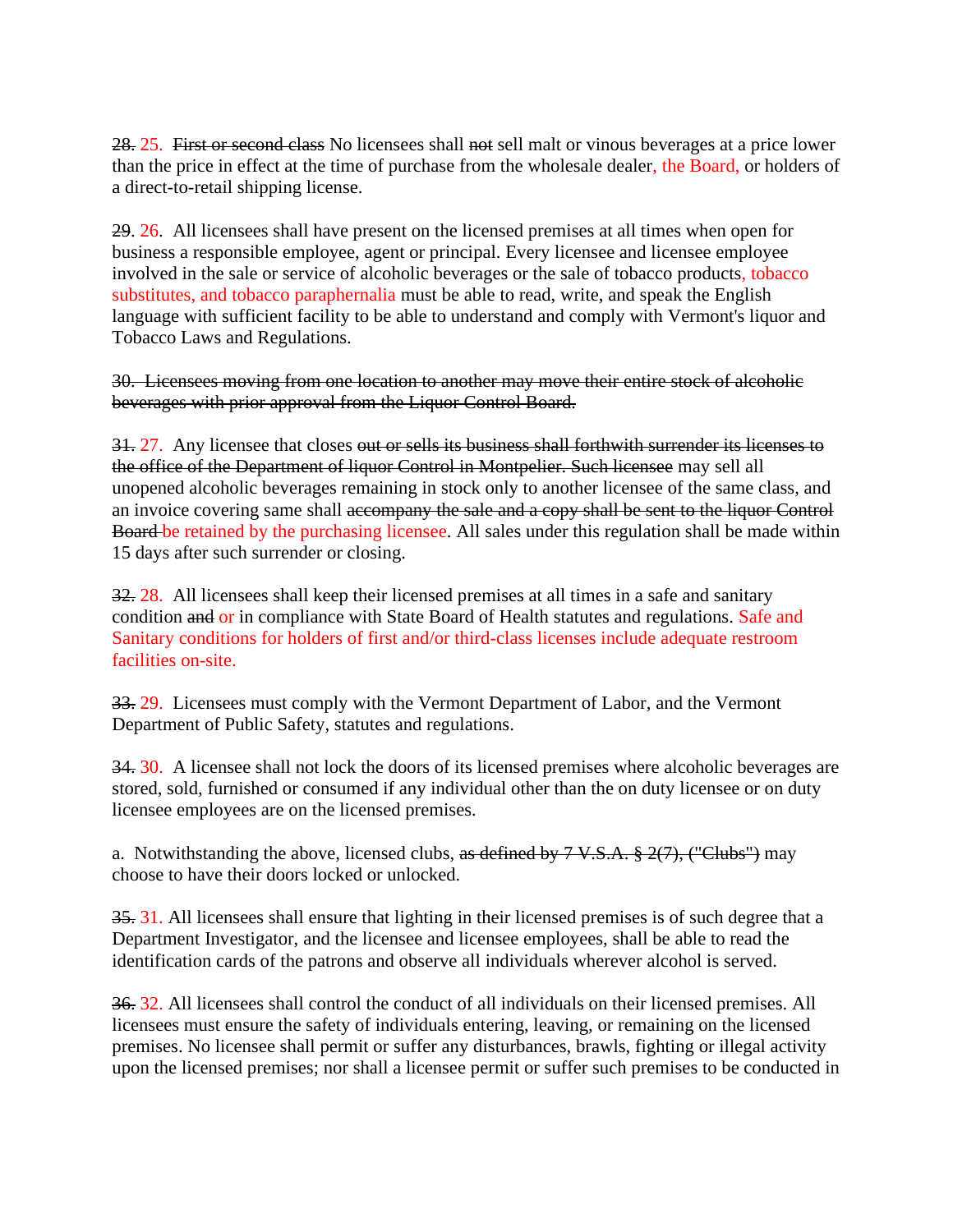such a manner as to render such premises or the streets, sidewalks, parking lots or highways adjacent thereto a public nuisance.

a. The Board may find, that a licensee suffered a disturbance, brawl, fight or illegal activity upon the licensed premises or upon the streets, sidewalks, parking lots or highways adjacent thereto if any individual engaged in such conduct had been allowed to stay on the licensed premises while displaying signs of intoxication impairment from alcohol, drugs or other substances, and/or if it would be reasonable to expect that such individual would be intoxicated as a result of the amount of alcohol served to that individual. Under such facts, the Board may conclude that any such individual's conduct should have been anticipated.

37. 33. Except as otherwise authorized by law or liquor Control Board regulation, no licensee may serve malt beverages otherwise than in glasses, mugs, pitchers, or other containers, of a maximum capacity of thirty two ounces, nor serve more than four fluid ounces of spirituous liquor to any individual at one time or in the making of a single mixed drink, nor serve more than two of the above containers to any individual at one time.

38. 34. Licensees dispensing any alcoholic beverage from a draft system, shall display tap signs, clearly visible to the patrons, disclosing the brands of alcoholic beverages that are being dispensed. Such signs shall be displayed on the tap of the dispensing apparatus.

39. 35. In the event the Board shall suspend or revoke any license, a copy of the notice of such suspension or revocation shall be furnished to the Local Control Commissioners.

a. Liquor licensees under suspension shall not sell, serve, allow the consumption of, make orders for, or receive deliveries of alcoholic beverages upon the licensed premises.

b. Tobacco licensees under suspension shall not sell serve, allow the consumption of, make orders for, or receive deliveries of tobacco products upon the licensed premises

40. 36. No licensee or licensee employees shall serve to any customer any brand of malt beverages, vinous beverages or spirituous liquor other than that actually ordered.

<span id="page-17-0"></span>41. 37. No licensee Licensees shall use a container under any alcoholic beverage taps to catch drippings and dispose of drippings. The drip pan shall be connected to a plumbed drain to discard the waste in a sanitary manner.

42. 38. No licensee shall allow consumption of alcoholic beverages in any open area, on or in connection with licensed premises, without first obtaining an outside consumption permit from the local control commissioners and approval by the Liquor Control Board. Licensees shall control and define such area with a physical barrier, unless the area is segregated from the general public and used for a private group event open to invited attendees only such as a wedding or banquet. If an event is attended by 200 people or more, the Department may require a licensee to place a double barrier no less than six feet inside of the outer boundary of the defined area to prevent attendees from handing alcoholic beverages to any individual outside of the licensed area.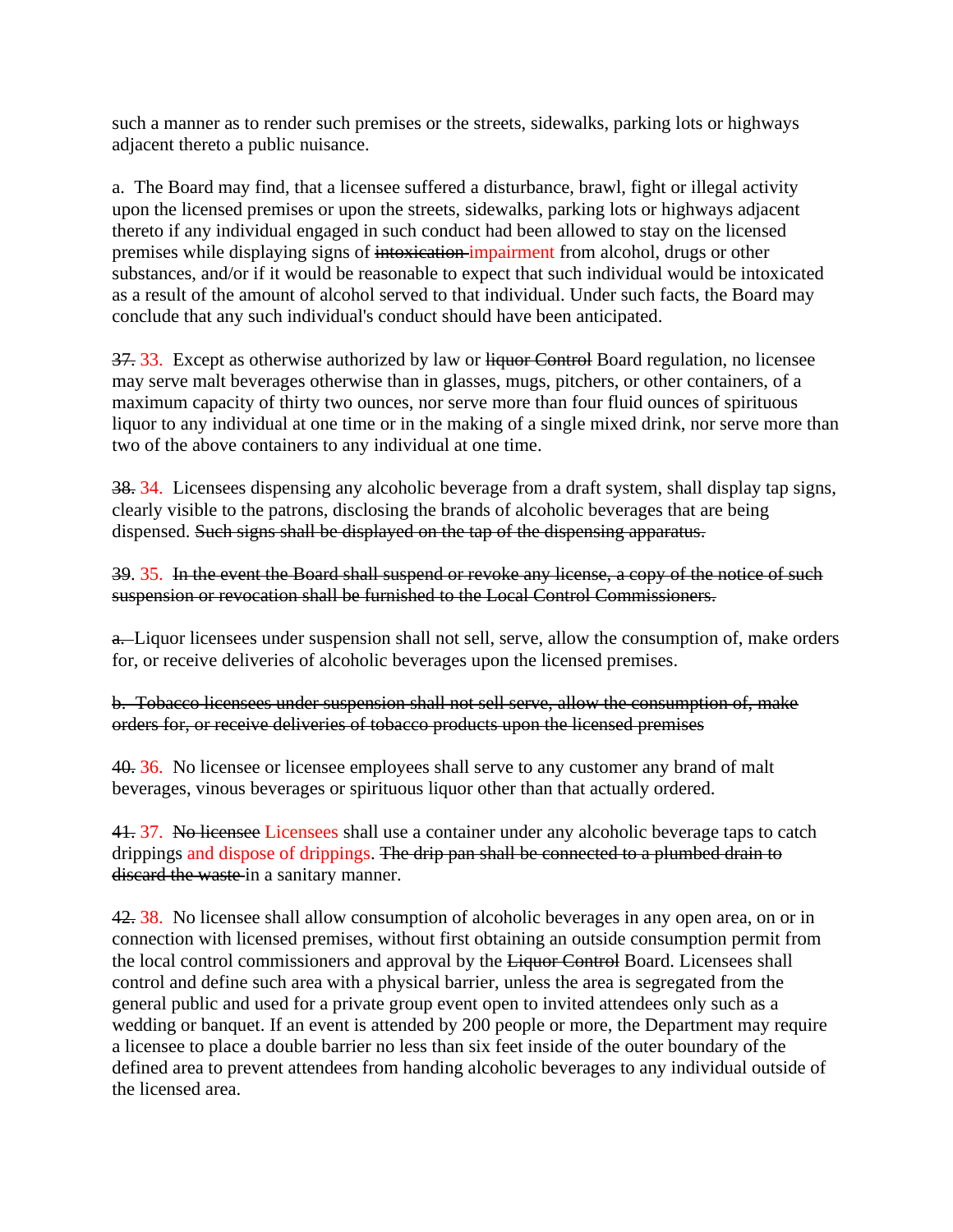<span id="page-18-0"></span>43. 39. Except as otherwise authorized by law or by the Liquor Control Board, licensees shall not reuse, refill or tamper with any bottle of alcoholic beverages nor shall such licensee adulterate, dilute, fortify, or cause any substitution of any nature to be made in or to the contents of any bottle of alcoholic beverages.

a.       "Adulterate" does not include a licensee that colors, flavors, mixes, blends or infuses alcoholic beverages in preparation for later service at the licensed premise.  The mixture/infusion must be clearly labeled with the following information: the date of production, the name of the person who created the mixture/infusion, the ingredients in the mixture/infusion including the alcohol brand name(s) and quantity, and the estimated proof of the mixture/infusion.  Any mixture/infusion created shall be produced in a safe and sanitary manner.  Any vessel used for dispensing the mixture/infusion shall not have a beverage alcohol brand label, nor shall it be dispensed from a vessel that is of a design that would signify a particular brand of beverage alcohol to a consumer

<span id="page-18-1"></span>44. A first class licensee or first and third class licensee must be able to show that they are at all times operating the food and liquor business connected with the licensed premises; the licensee shall not lease, sub-lease or let out the food or liquor business on a percentage basis or any other agreement, except as provided in 7 V.S.A. § 222 (4). With the prior approval of the Board, a Club may let out its food business on a percentage or concession basis, provided the Club retains general supervision and control of the conduct of such food business.

45. 40. All licensee employees must be hired by the licensee and paid on a fixed salary or hourly basis. All employees must have the required withholdings deducted from their wages and the required reporting of such withholdings must be made to the Vermont Department of Labor. A first, second and/or third class licensee shall not contract out any work, labor or services directly or indirectly related to the preparation, sale or service of alcoholic beverages. All such duties shall be performed by individuals who are employees in fact and by law.

46. A second-class licensee shall not lease, sub-lease, or let out the licensee's business on a percentage basis or any other type of agreement.

47. 41. Second class licensees shall not sell or furnish malt or vinous beverages for consumption on the licensed premises nor allow any individual to consume alcoholic beverages on the licensed premises except as authorized by 7 V.S.A. § 67 the Board or other applicable provision of law. Second class licensees shall not sell or furnish any malt or vinous beverages in other than the original container unless otherwise authorized in writing by the Liquor Control Board. For purposes of this regulation, a container shall be construed to mean a bottle, can, keg or other receptacle containing malt or vinous beverage, and shall not be construed to mean six pack rings, cardboard boxes, or other packaging material holding such containers. Should second class licenses wish to fill containers for off-premise consumption, those licensees shall meet the following conditions:

\* Containers shall be sealed and sanitary.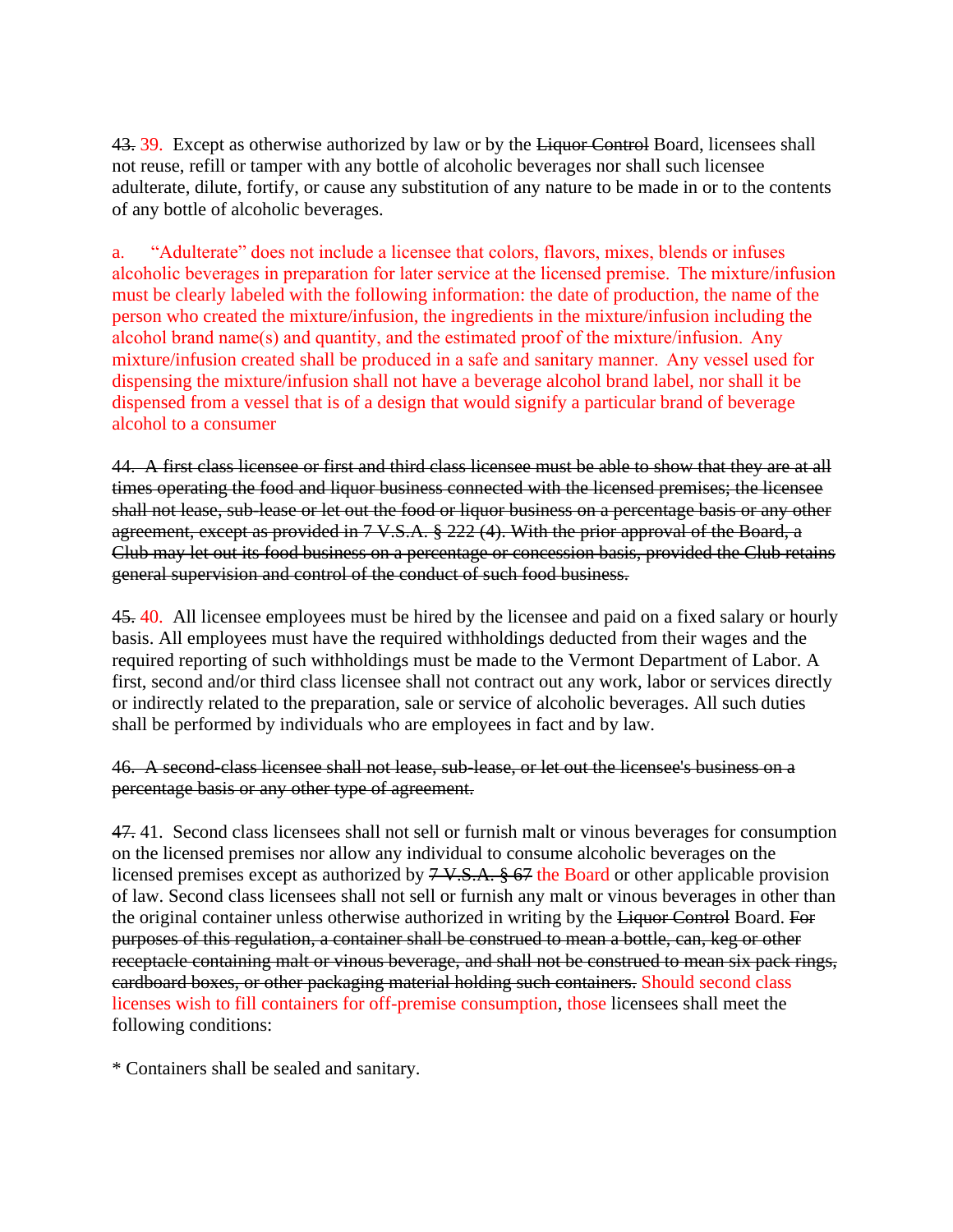\* Consumption is only for off-premise.

\* Retailers will notify the DLC Department of their intent to participate in the container program.

\* Manufacturers may elect to participate in the retailer container program by written authorization to their wholesale dealer with a copy sent to DLC the Department.

#### \* Alcoholic beverages will be filled to go for immediate sale and no pre-filling.

\* Clean containers will be provided by the retailer for each sale.

\* Labels will contain the name of the retailer, alcoholic beverage, alcohol by volume, name of manufacturer, date and time of fill, and best if consumed in 72 hours.

\* Containers will be filled from a direct sealed draught system.

48. 42. No licensee, or licensee agent or employee shall carry a stock of alcoholic beverages in a vehicle for the purpose of soliciting orders to be filled directly from such stock. The intent and purpose of the foregoing is that no licensee shall engage in the business of peddling alcoholic beverages from vehicles. No first, second, third or fourth-class licensee, licensee agent or employee, or agent for the Vermont Department of Liquor Control shall make deliveries of alcoholic beverages, unless permitted by the Board or applicable provision of law.

49.43. First class or first and third class and/or third class licensees shall not offer alcohol beverages at reduced prices for any period of time during daily legal hours. This Regulation shall not be construed to regulate prices charged for group events to its attendees only, such as banquets, nor to prohibit cover charges or price adjustments during times when live entertainment is presented on the licensed premises, nor to prohibit lower alcohol beverage prices for a full business day.

a. No licensee or licensee employee shall offer, permit or suffer on the licensed premises games, contests, or promotions, which encourage the rapid or excessive consumption of alcoholic beverages. No licensee or licensee employee shall furnish alcoholic beverages to any individual for no charge.

50. 44. Each applicant for a license other than a first or second class license or permit shall file with the Board and/or Local Control Commissioners an application signed by the applicant on prescribed forms.

a. Misrepresentation of a material fact on any Department of Liquor Control form or in other written communication with the Department shall be grounds for non-issuance, suspension or revocation of the liquor license, after notice and hearing.

51. 45. Any licensee that is serving alcoholic beverages for on premise consumption shall post in a prominent place where alcoholic beverages are served, a sign with the words, "Do You Have a Designated Driver?".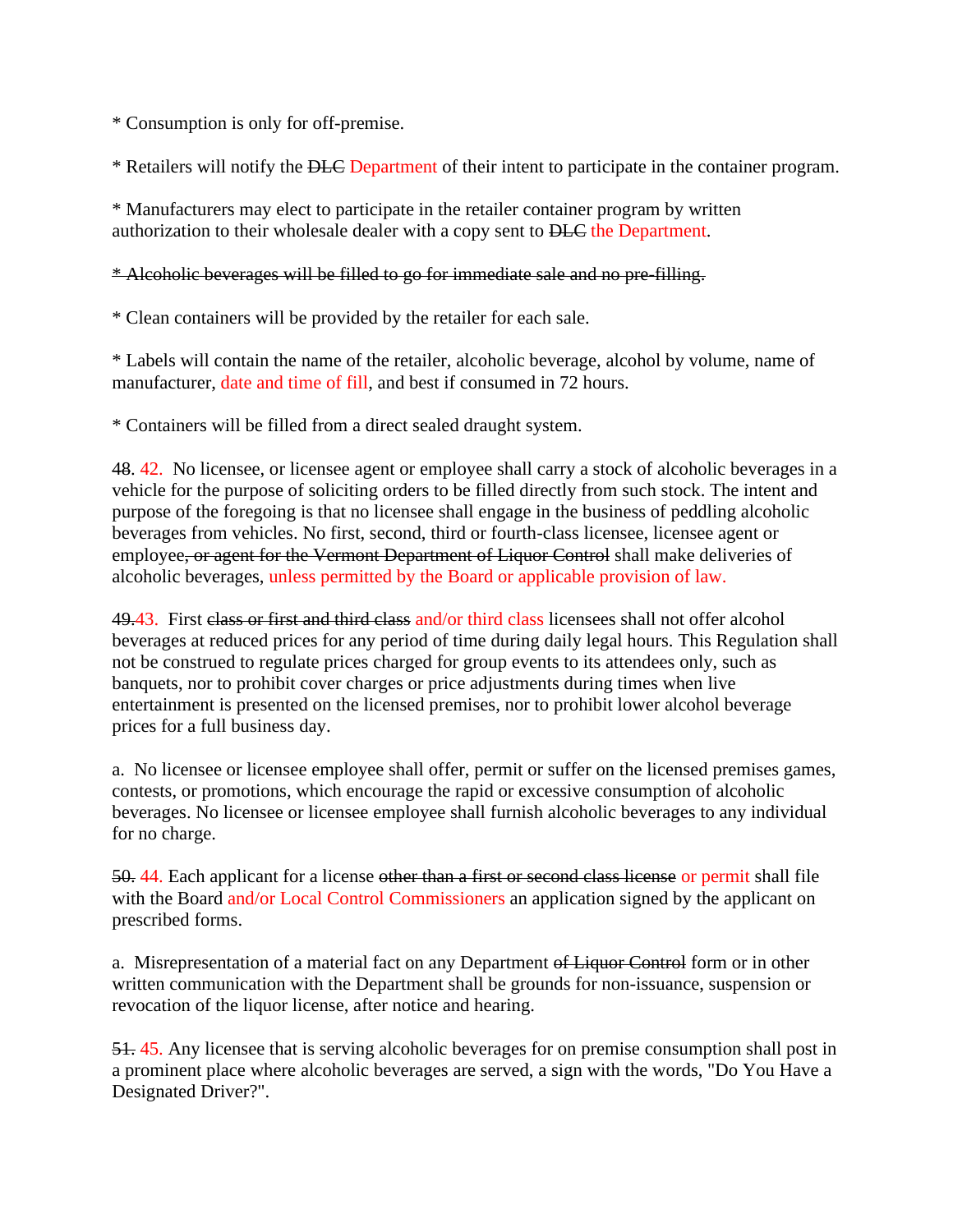52. 46. No licensee shall display, distribute, or furnish any materials, signs, or postings of any kind that advertise alcoholic beverages free of charge, or anything that would lead any consumer to believe he or she can receive an alcoholic beverage for free. For any licensee promoting food and alcoholic beverage combination specials, the licensee shall, during the promotion period, enter the sale of the alcoholic beverage as a separate full price sale and must add all applicable tax. All receipts must specifically outline the separate alcohol purchase at full price.

<span id="page-20-0"></span>53. Each manufacturer and distributor licensed by the Vermont Department of Taxes authorizing them to sell break open tickets shall maintain records and books relating to the sale and distribution of break - open tickets and to any other expenditure required by the Commissioner of Liquor Control. A licensee shall make its records and books available to the Commissioner of Taxes for auditing.

(a) On forms provided by the Vermont Department of Liquor Control, each licensed manufacturer and distributor shall file electronically with the Commissioner of Liquor Control on a quarterly basis and no later than 25 days after the end of the quarter, the following information on all break-open tickets sold or distributed during the quarter reporting period:

- (1) The names of nonprofit organizations to which boxes of break-open tickets were sold. (2) The number of boxes of break-open tickets sold to each nonprofit organization.
- (3) The ticket denomination for each box sold.
- (4) The serial number of each box sold.
- (5) The manufacturer of each box sold
- (6) The manufacturer's product 10 for each box sold.
- (7) The game "name" or description for each box sold.
- (8) The number of break-open tickets contained in each box sold.
- (9) The ideal gross receipts of each box sold.
- (10) The ideal net profit of each box sold.

(11) The "percentage payout" or the percentage of ideal gross receipts paid to the winners of each box sold.

(b) Records and reports filed under this will be shared with the Department of Taxes.

54. 47. Retail Delivery- Second Class Licensees also holding a Retail Delivery Permit shall have and maintain all insurance coverages as required by Vermont law. Permit holders shall not deliver, to any one physical address in any twenty-four (24) hour period, malt beverages in quantities equal to or more than an aggregate amount of 288 ounces and/or vinous beverages in quantities equal to or more than an aggregate amount of 3,000 milliliters. Deliveries shall only be made between the hours of 9:00am and 5:00pm by an employee of the permit holder who is at least eighteen (18) years of age and who has successfully completed the required Second Class training. Permit holders shall comply with all applicable requirements of Title 7. Permit holders shall maintain a log of all deliveries made, which shall be subject to inspection upon request pursuant to General Regulation No.7. Such log shall at a minimum include:

A. Name of recipient and physical address in Vermont to where the product was delivered;

B. How ID was verified in compliance with General Regulation No.  $\frac{1311}{12}$ ;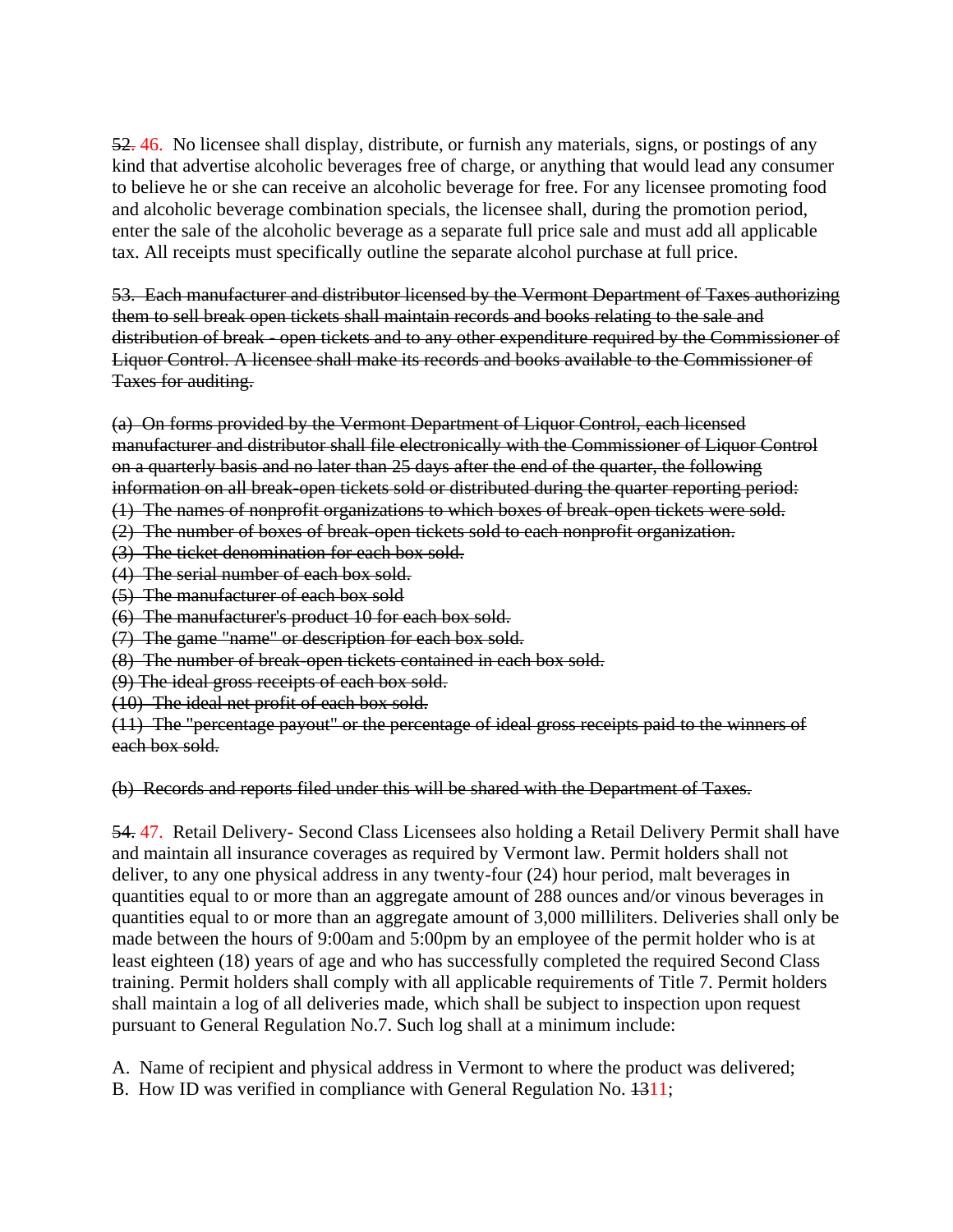- C. A signature of recipient at least twenty-one (21) years of age;
- D. Complete description of the product and quantity delivered;
- E. The price;
- F. Time of delivery (delivery shall be permitted only between the hours of9:00 am-5:00pm); and
- G. The name of the employee making the delivery.

55. 48. Second class licensees also holding a Fortified Wine Permit allowing for the sale and export of Fortified Wines for consumption off the licensed premises will sell Fortified Wine products at prices no less than or equal to current prices set by the Liquor Control Board in Vermont Liquor Agencies. Second class licensees will be allowed to purchase Fortified Wines not currently listed by the Liquor Control Board in full case-load quantities only. The Permit Holder must pick up the case lot from the Agent within 7 days.

<span id="page-21-0"></span>Section 4. Advertising.

1. Federal regulations relating to the advertising of distilled spirits, wine and malt beverages promulgated under the Federal Alcohol Administration Act (27 U.S.C. 201-211), as now existing or as amended in the future, are hereby adopted as a part of this regulation to the same extent as if set forth herein, and shall, to the extent so adopted, govern the advertising of alcoholic liquors beverage alcohol by manufacturers, certificate of approval holders, wholesalers, and retailers in Vermont.

2. All copy used in the advertising of alcoholic liquors, including malt and vinous beverages, and including inside and outside signs, shall comply with the current Federal Regulations regarding same, and shall additionally comply with those regulations hereinafter set forth. An advertisement shall not contain:

a. Any statement that is false or misleading in any material particular.

b. Any statement that is disparaging of a competitor's product.

c. Any statement, design, device or representation which is obscene or indecent.

d. Any statement, design, device or representation which includes violence in any form.

e. Any statement, design, device or representation which is so appealing to persons under the legal age as to encourage the purchase, possession or consumption of alcoholic beverages. f. Any statement, design, device representing that the use of any malt or vinous beverage has curative or therapeutic effects, if such statement is untrue in any particular, or tends to create a misleading impression.

g. Advertisement of two or more different brands or lots of malt or vinous beverages in one advertisement, or in two or more advertisements in one issue of a periodical or a newspaper or in one piece of other written, printed or graphic matter, if the advertisement tends to create the impression that representations made as to one brand or lot apply to the other or others, and if as to such latter the representations are in any respect untrue.

h. Any statement, design, device or pictorial representation of or relating to, or capable of being construed as relating to the armed forces of the United States, or of the American Flag or of any emblem, seal, insignia, or decoration associated with such flag or armed forces; nor shall any advertisement contain any statement, device, design or pictorial representation of or concerning any flag, seal, coat of arms, crest or other insignia likely to mislead the consumer to believe that the product has been endorsed, made, or used by, or produced for, or under supervision of, or in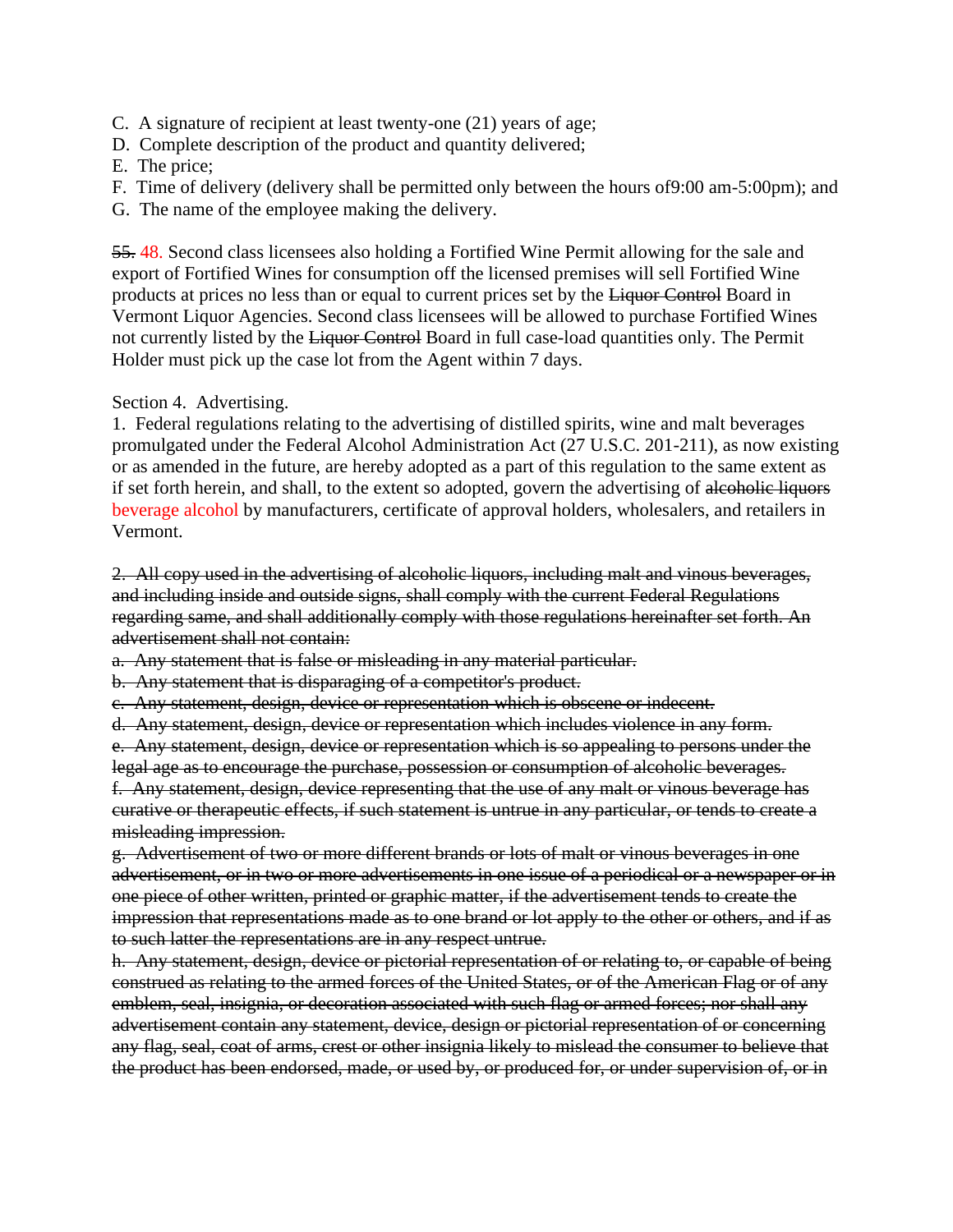accordance with the specifications of the government, organization, family, or individual with whom such flag, seal, coat of arms, crest or insignia is associated.

3. 2. No person, partnership, or corporation shall display a sign of a first class, second class, third class, wholesale dealer's or bottler's license unless the person is actually the holder of the type of license he advertises.

4. 3. Certificate of Approval holders and wholesale dealers may distribute bottle openers, can openers, and cork screws to retail dealers. These openers may carry the name of the manufacturer and/or brand name of the product. Retail dealers may distribute the openers to their customers with the sale of malt or vinous beverages. These openers are for the convenience of the public and not for advertising purposes.

5. 4. Consumer advertising specialties, such as ash trays, bottles or can openers, cork screws, shopping bags, matches, printed receipts, pamphlets, cards, leaflets, recipe booklets, blotters, post cards, and pencils, which bear advertising matter may be furnished, given or sold to a retailer for unconditional distribution by the retailer to the general public. The retailer may not be paid or credited in any manner, directly or indirectly, for this distribution service.

6.5. Any malt or vinous beverage point of sale advertising shall be submitted to the Liquor Control Board for approval prior to its use by manufacturers, holders of certificate of approval, wholesale dealers, or retailers in Vermont.

7. 6. Definitions for advertising, display or distribution service as used in the advertising regulations are:

a. Manufacturers, holders of certificate of approval or wholesale dealers are prohibited from influencing or controlling the purchases of a retailer by paying or crediting the retailer for any advertising, display or distribution service, whether or not the advertising, display or distribution service received is commensurate with the amount paid by the retailer.

b. An arrangement where manufacturer, holder of a certificate of approval, or wholesale dealer participates with a retailer in paying for an advertisement placed by the retailer constitutes paying the retailer for advertising.

c. Manufacturer, certificate of approval holder or wholesale dealer payments to retailers as compensation for setting up product or other displays constitutes paying the retailer for rendering a display service.

d. A promotion whereby a manufacturer, holder of a certificate of approval, or wholesale dealer rents display space at a retail establishment constitutes paying the retailer for rendering a display service.

#### Section 5. Hours of Sale.

1. Holders of a first class license or first and third class licenses shall sell or serve any malt or vinous beverages or spirituous liquors on his / her licensed premises between the hours of 8:00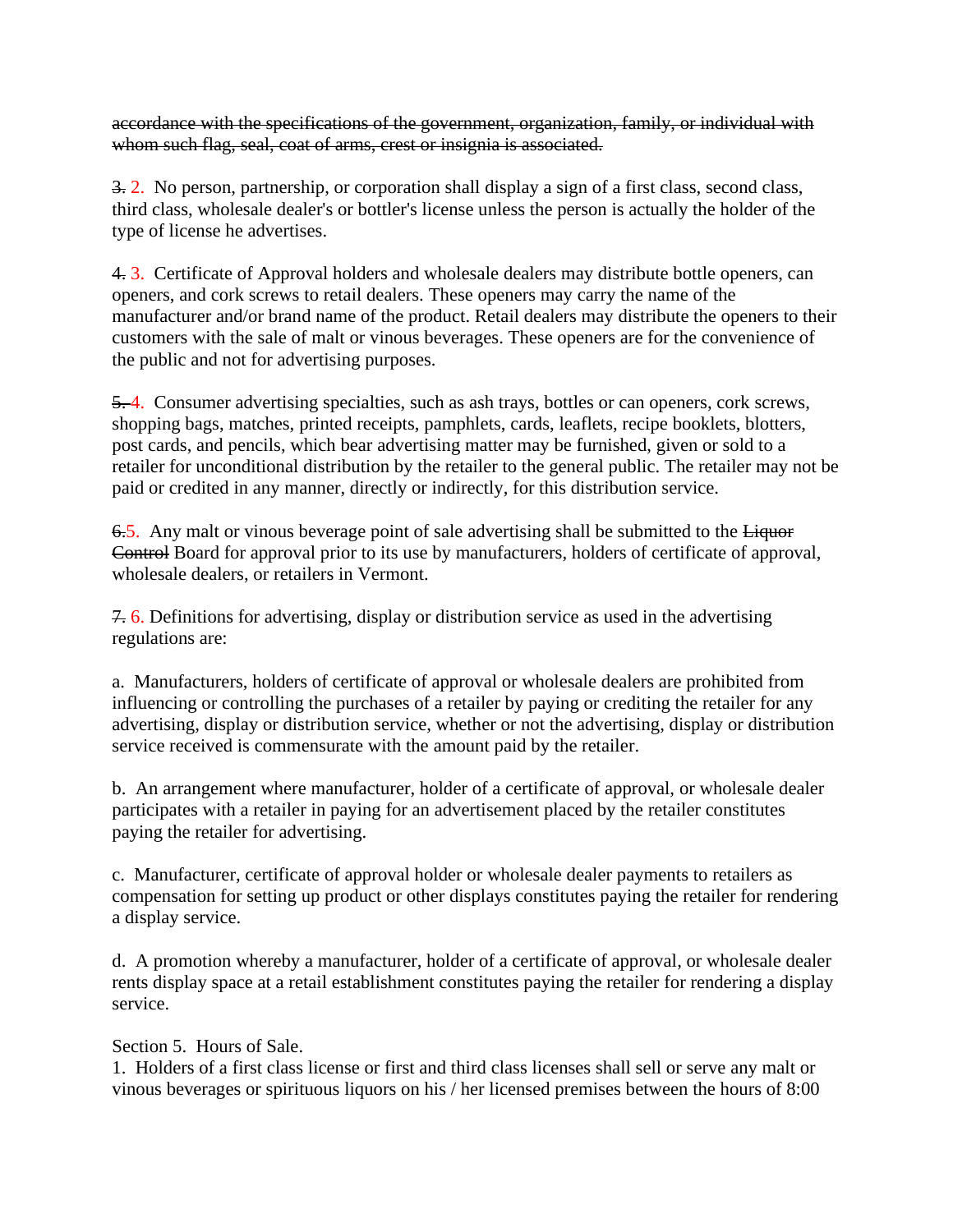a.m. and 2:00 a.m. the following morning. Consumption on the premises of such beverages and liquors sold and served pursuant to this regulation shall be prohibited after 2:30 a.m. Except as otherwise prohibited by law or regulation, the hours provided in this regulation shall be extended one hour for New Year's Day.

2. No licensee holding a second-class license shall sell, furnish, or deliver, or allow to be removed from the licensed premises, any alcoholic beverages except between the hours of six o'clock in the forenoon and twelve o'clock midnight. The time of day mentioned herein shall be construed to mean U.S. Standard Eastern Time, except that during the period of each year from the last Sunday in April to the last Sunday in September, inclusive unless the Governor shortens or lengthens the period specified, by proclamation, as provided in Vermont Statutes Annotated, Title 1, Section 431, and such time of day shall be construed to mean U.S. Daylight Saving Time.

Permitted sale of liquor on Sundays. 1993. No. 210 (Adj. Sess.), § 283, eff. June 17, 1994, provided: "Notwithstanding 7 V.S.A. § 62 or any other provision of law, the liquor control board shall issue regulations permitting the retail sale of spirituous liquor on Sundays by any licensed agency or state liquor store. Malt and vinous beverages may be sold on Sundays by second class licensees during the same hours as allowed during other days of the week."

3. Notwithstanding the provisions in these Regulations, the Control Commissioners shall have the right to prescribe shorter periods of sale within the hours specified above. (See Attorney General's ruling July 19, 1947).

#### <span id="page-23-0"></span>Section 6. Credit.

1. No malt or vinous beverage or spirituous liquor shall be purchased on credit by any licensee Upon termination of a distributorship, or unsalability of a product or for cooperage or other containers, the payment for merchandise returned by a wholesale dealer to a certificate of approval holder must be paid within ten business days after receipt of the merchandise by the certificate of approval holder.

#### <span id="page-23-1"></span>Section 7. Clubs.

1. A club holding a license issued by the Liquor Control Board may hold bingo games on its licensed premises exclusively for members, with the bar open. However, upon written request from a club, the Board may grant permission, for a maximum period of one year, to have public bingo games on the licensed premises on specified nights, with the understanding that the bar is closed during bingo unless the bingo area is found by the Department to be separate from the bar area on the night of the bingo game. This permission may be renewed upon written request by the club addressed to the Board.

<span id="page-23-2"></span>Section 8.7. Wholesale Dealers and Certificate of Approval Holders and Vermont Manufacturers.

1. A liquor representative, employee of a wholesale dealer, holder of a certificate of approval or manufacturer's license shall not be employed directly or indirectly on a paid or voluntary basis by a first class and/or third-class licensee. This shall not apply to employees of a manufacturers license who also hold a first- or third-class license, so long as the license holder of both the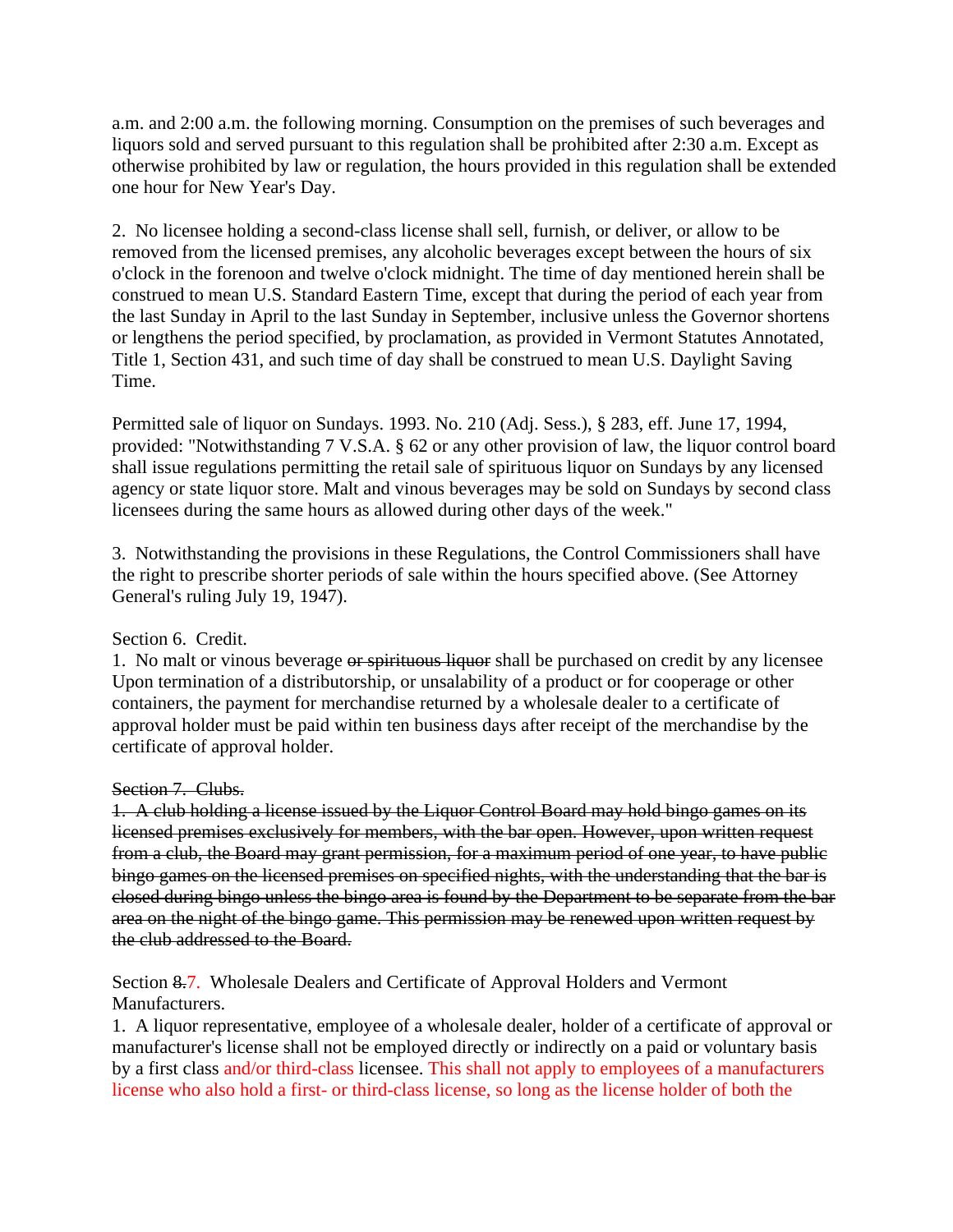manufacturer's license and first and/or third class license are the same legal entity. Holders of a certificate of approval, manufacturer's license, wholesale dealer's license, solicitor permit, or any full-time employee of such licensees may, at a retail establishment, stock, rotate, build and move displays and price products which they sell, provided products purchased from other wholesalers are not altered or disturbed.

a. An employee of a wholesale dealer of beer and wine may also work for a second class licensee in a store that sells beer and wine for off premise consumption, provided the employee has no management role and does not exercise any control over the business or any business decisions of the second class licensee, and that neither of these employment relationships has the effect of excluding another wholesale dealer or any brand of beverage handled by another wholesale dealer.

2. Employees of wholesale dealers are not to be employed as representatives of distilleries distributing fortified wines or liquors spirits in Vermont or by a holder of a manufacturer's license.

3. All alcoholic liquor beverage alcohol sold under a bottler's license or a wholesale dealer's license shall be purchased only from holders of certificates of approval or manufacturer's licenses issued by the Liquor Control Board.

4. Each licensee holding a bottler's license or a wholesale dealer's license shall, on or before the tenth day of each calendar month, transmit to the Commissioner of Taxes of the State of Vermont the report and pay the tax as provided in Vermont Statutes Annotated, Title 7, Section 421, upon forms furnished by such Commissioner, a statement or return under oath or affirmation showing the quantity of malt and vinous beverages sold by such licensee during the preceding calendar month, and licensees shall file such bonds and/or other security for the fulfillment of the provisions of this section as the Board may require. Bottlers and wholesale dealers shall file a surety bond with their applications for such amount as is deemed adequate by the Liquor Control Board. The purpose of this bond is to assure the State that tax due on the sale of malt and vinous beverages for an average two-month period. (Forms to be furnished by the Board.)

5. Failure to submit the reports required in Regulation No. 4, together with the amount of tax due on same, under the preceding paragraph, within the time required will make the licensee subject to suspension or revocation of his/her license.

6. No malt or vinous beverages shall be returned by a retail dealer to a wholesale dealer unless the beverages are of substandard packaging or quality, are misordered, out of code or if the licensee is going out of business or closing for the season and then only when authorized to do so by duly reported to the Liquor Control Board, and authorization is granted by the Board. Authorization from the Liquor Control Board is not required when a wholesale dealer wishes to exchange product for another with the same SKU and move product going out of code to another licensed premises where it will sell. No such authorization shall be required for the return of draft beer in barrels.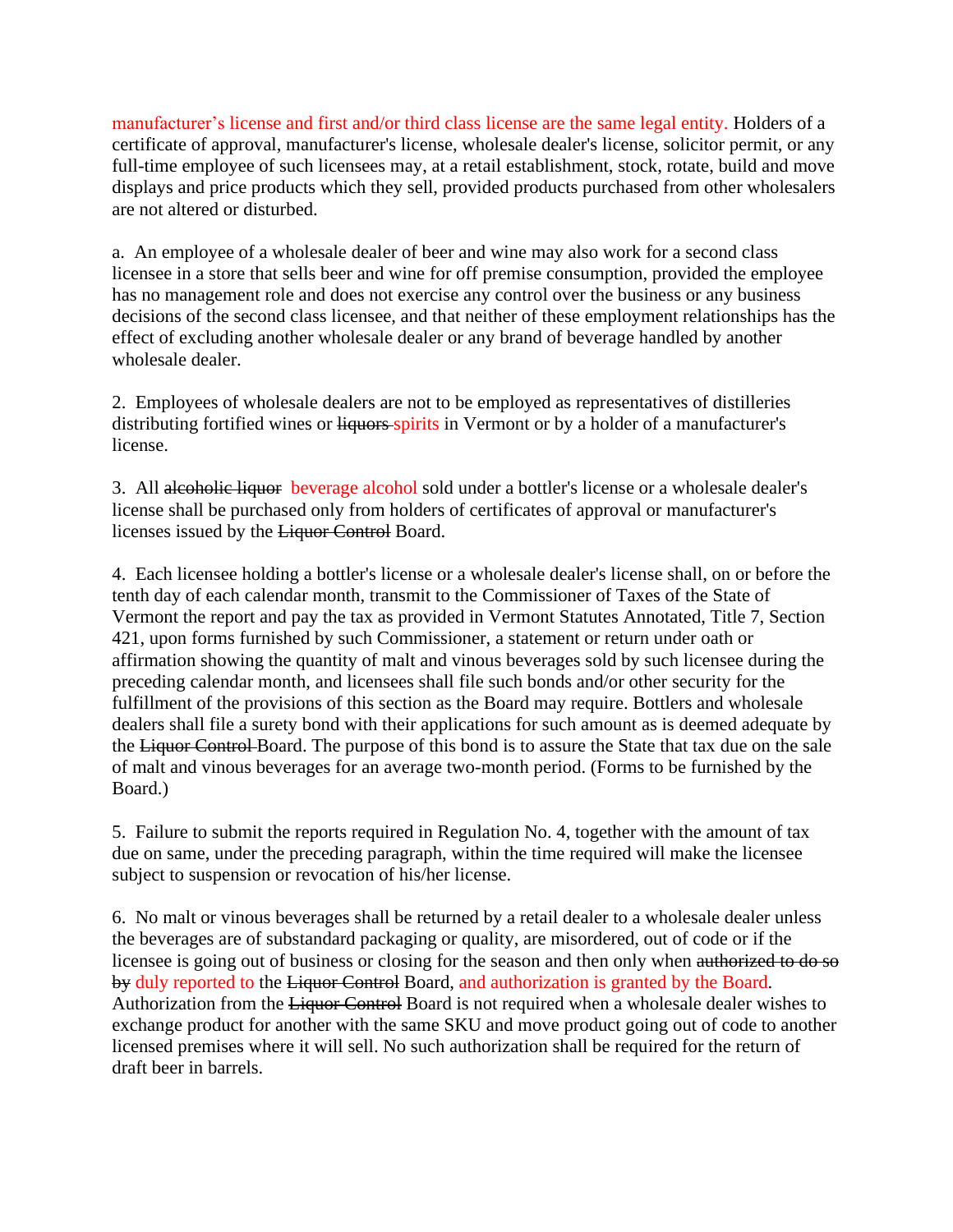7. Each holder of a certificate of approval or a manufacturer's license shall, on or before the twentieth day of each calendar month, file with the Commissioner of Taxes of the State of Vermont upon forms furnished by such Commissioner, a statement or return under oath or affirmation showing the quantity of malt or vinous beverages sold or shipped by him to each Vermont bottler or wholesale dealer during the preceding calendar month, with the names and addresses of each dealer, together with such further information from time to time as such Commissioner of Taxes or the Board may prescribe or require.

8. All invoices furnished by the wholesale dealer to the retail dealer must carry serial numbers and can be either manually or electronically generated and transmitted. One invoice is to be left on the premises of the wholesale dealer and a copy is to be left with the retail dealer upon delivery. All invoices must show the name or the initials of the person taking the order. Invoices are to be made out in the name of the licensee as it appears on the trade name of the establishment.

9. Tapping accessories, such as standards, faucets, rods, vents, taps, hoses, washers, couplings, vent tongues, shanks, pressure gauges, and check valves may be sold to a retailer, if the tapping accessories are sold at a price not less than the cost to the certificate of approval holder, manufacturer, or wholesale dealer who initially purchased those items. Invoices on all such sales must be maintained on the licensed premises for a period of two years. However, in an existing system, servicing and cleaning of all draught equipment from the barrel to the glass, and replacing of rods, taps, hoses and washers is approved.

10. Holders of a certificate of approval or manufacturer's license shall not ship any malt or vinous beverages to a wholesale dealer in Vermont unless same is covered by an invoice.

11. No wholesale dealer or bottler may solicit or accept orders for malt and vinous beverages except from the holder of a first or second class license and all such beverages must be delivered by the wholesale dealer or bottler to the licensed premises of the licensee giving the order. Deliveries may be made at the wholesale dealer's licensed premises to a first or second-class licensee or his employee at the posted delivered price.

12. All wholesale dealers shall post their malt beverage prices to first and second-class licensees with the Liquor Control Board. Prices will be posted as to each brand and size container. In the event of any proposed price change, the wholesale dealer will post same with the Liquor Control Board. Said price change or changes will not become effective until the seventh day after receipt of the proposed price change or changes at the office of the Liquor Control Board in Montpelier. Said price change or changes must remain in effect for a minimum period of fourteen days, and will remain in effect thereafter until notice of price change is posted as above provided. Each first and second-class licensee in the wholesale dealer's territory must receive at least one opportunity to buy at the changed price. When a wholesale dealer runs out of product, they shall be allowed to offer rain checks to all licensees who were not able to purchase the product at the posted price for a period not to exceed fourteen days. No price posting involving quantity discounts will be made. Any sale made by a wholesale dealer lower than his posted prices shall be construed as a violation of Regulation No. 15 under this heading, in addition to a violation of this regulation.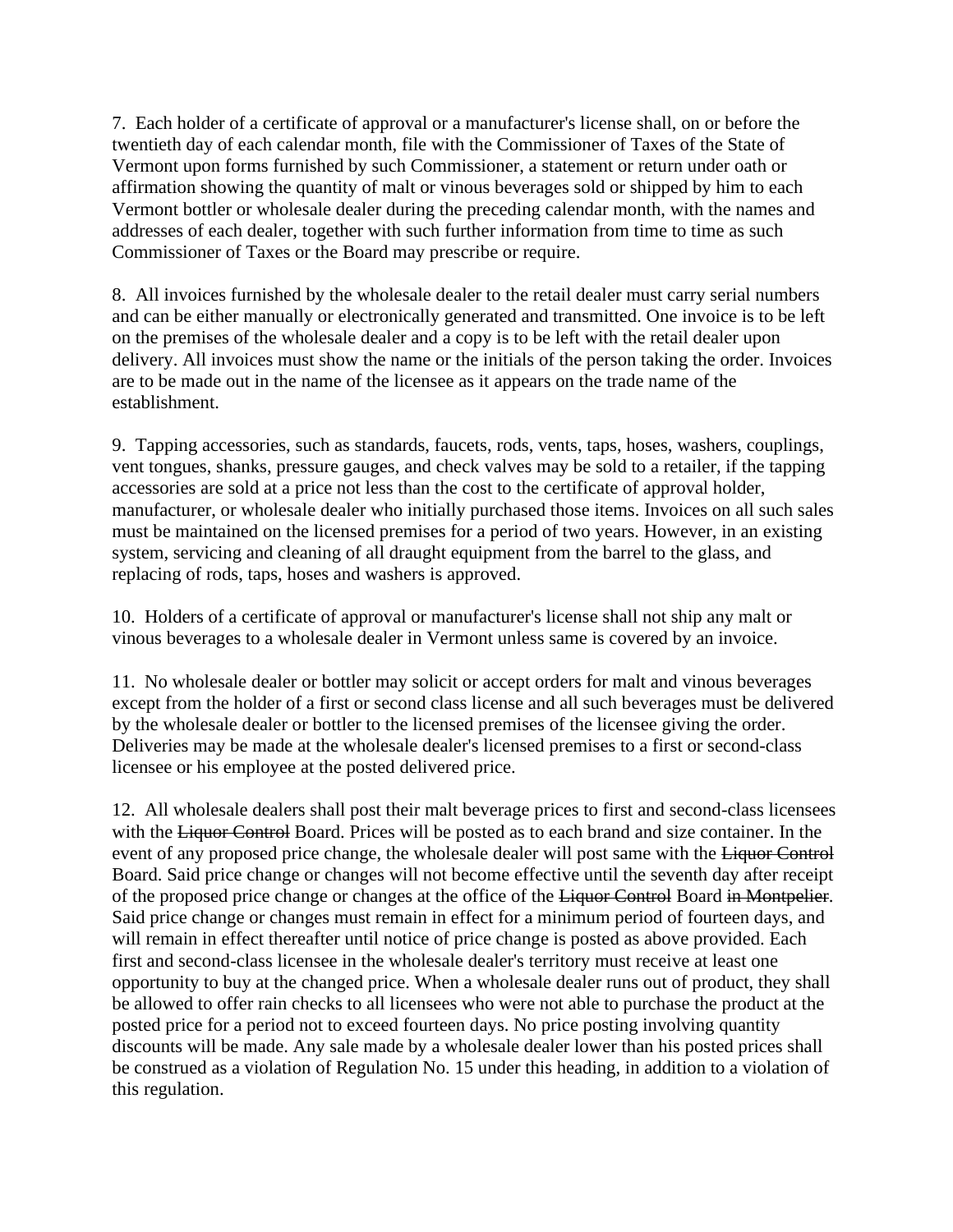13. In case of a change of distributors, holders of certificate of approval or holders of manufacturer's licenses or the new distributor shall make provision for taking over stock on hand, including empties and cooperage, supplied by said holders to distributors; and said holder of a certificate of approval or manufacturer's license or new distributor shall, within fifteen days from effective date of said change, pick up said stock on hand, including empties and cooperage, from the distributor who is surrendering its stock. Distributors who so surrender said stock, including empties and cooperage, shall be reimbursed by said holder of certificates of approval or manufacturer's licenses or new distributor on the date the stock is received by the holder of certificate of approval, holder of manufacturer's license or the new distributor at cost price plus handling expenses not to exceed fifteen per cent of the cost price and an invoice shall accompany the sale. After effective date of said change, said distributors shall not sell the products of said holders of certificates of approval or manufacturer's licenses.

14. A person, partnership or corporation holding a wholesale dealer's license issued by the Vermont Liquor Control Board, or any agent representing the wholesale dealer is prohibited from taking orders, selling or delivering any malt and/or vinous beverages in an aggregate quantity of less than seven and one half gallons or, if the quantity is less than seven and one half gallons, the cost is less than \$ 75.00; nor shall a person, partnership, association or corporation holding a first or second class license order, purchase, or accept delivery of any malt and/or vinous beverages in an aggregate quantity of less than seven and one half gallons or if the quantity is less than seven and one half gallons, the cost is less than \$ 75.00.

15. No manufacturer, certificate of approval holder, or wholesale dealer shall directly or indirectly or through any affiliate induce any licensee to purchase any alcoholic beverage by giving or offering to such purchaser anything of value except brand-identified items which are primarily valuable to the retailer for advertising purposes only. Such advertising items require prior Liquor Control Board approval.

16. A person to be eligible to hold a solicitor's permit must have reached his eighteenth birthday and be a full-time employee of the licensee he represents.

17. Wholesalers and their employees shall adhere to all regulations duly adopted by the Board.

#### <span id="page-26-0"></span>Section 9. 8. Alcohol Regulations. Manufacturing, Mechanical, Medicinal or Scientific Alcohol Regulations.

1. Completely denatured alcohol may be lawfully possessed, furnished, purchased, sold, bartered, transported, imported, or delivered into, from and within the State of Vermont in accordance with the rules, laws and regulations of the Federal Government pertaining thereto.

2. Pure ethyl or grain alcohol, including special denatured alcohol, for manufacturing, mechanical, medicinal, and scientific purposes must not be transported or delivered into or within the State of Vermont by other than a common carrier and only when consigned to the Vermont Liquor Control Board or to persons designated as permittees, such as manufacturers, industrial users, hospitals, druggists, institutions of learning, etc., and only in wholesale quantities in containers of five gallons or more when accompanied by permit issued by the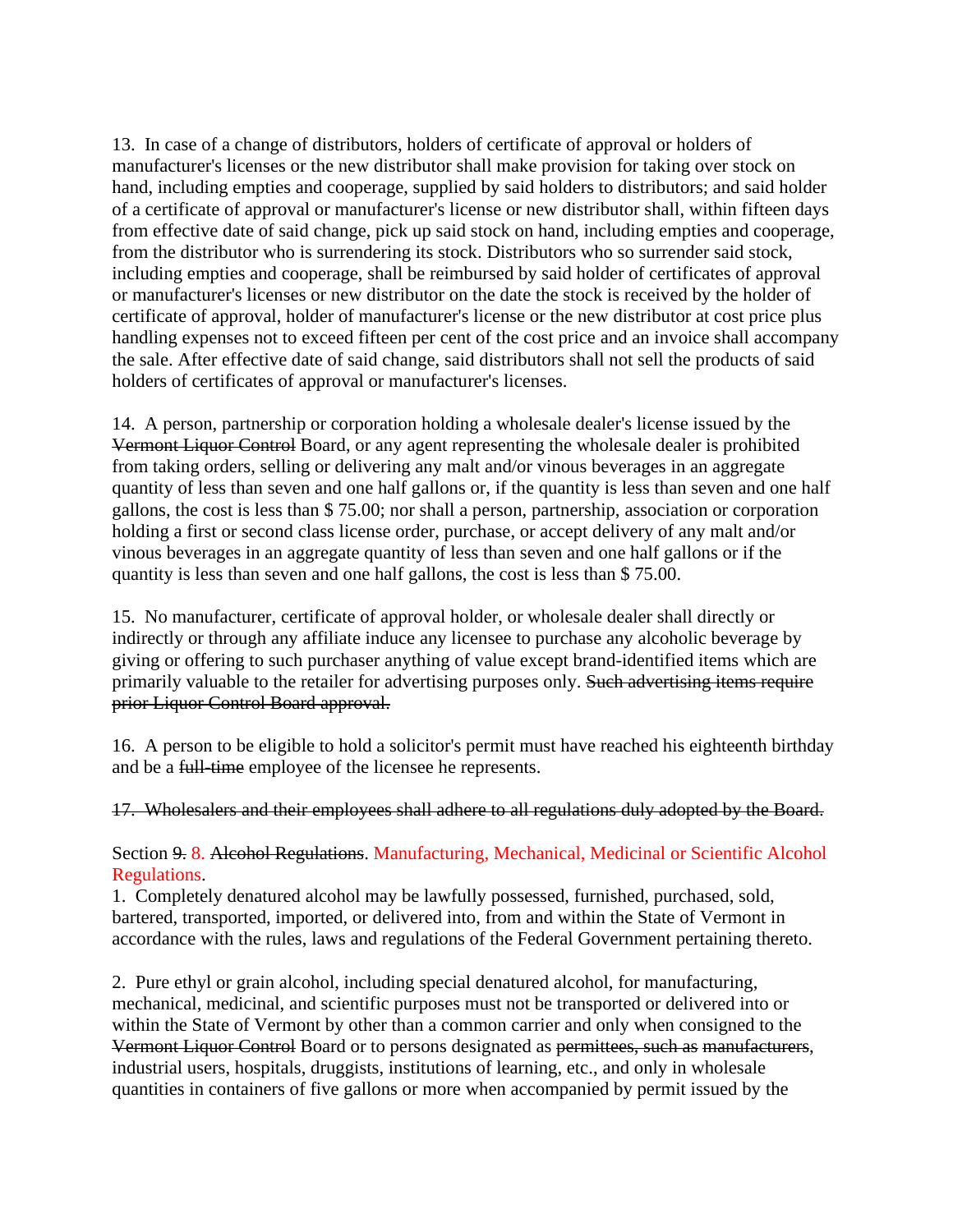Vermont Liquor Control Board. This regulation shall not pertain to holders of manufacturers licenses issued by the Board.

3. Upon application, a permit may be issued to registered manufacturers of alcohol or to manufacturer's agents desiring to sell alcohol to permittees in the State of Vermont.

4. 3. Upon application made on forms provided for this purpose by the Liquor Control Board, the Commissioner may issue a permit to persons designated in Regulation No. 2, requiring alcohol in quantities of five gallons or more for hospitals, manufacturing, mechanical and scientific purposes to purchase such alcohol direct from duly registered manufacturers of alcohol or manufacturers' agents. This permit must accompany each shipment of alcohol from duly registered vendor to permittee. Upon delivery of the alcohol at destination, such permit is to be properly endorsed by the consignee and returned to the Commissioner of Liquor Control and Lottery at Montpelier by the consignee. All such shipments must be delivered to the consignee and not to the person placing the order.

5. Purchases of pure ethyl or grain alcohol may be made from Vermont State Liquor Stores or Vermont State Liquor Agencies upon the completion of an alcohol purchase form provided at the retail location. The purchase of pure ethyl or grain alcohol at the retail outlet must be made for the purposes of manufacturing, mechanical, medicinal or scientific purposes.

<span id="page-27-0"></span>Section  $10.9$ . Education Regulations.

1. It shall be the duty of all licensees to know and to ensure that their employees know the laws and regulations of the State of Vermont relative to the sale of intoxicating beverages and tobacco products as well as the rules and regulations of the Board applying to their particular licenses. In case of an infraction of the laws, rules or regulation by any licensee, such infractions shall be deemed prima facie evidence of the licensee's unfitness to hold a license.

2. No new first, second or third class liquor license, Manufacturing license, or tobacco license shall be granted until the applicant has met with the liquor control investigator staff of the Department for the purpose of being informed of the Vermont liquor laws, rules and regulations pertaining to the purchase, storage, and sale of alcoholic beverages and tobacco products.

a. A corporation, partnership, or association shall designate a director, partner, or manager who shall comply with the terms of this regulation.

3. Any one holding a first, second or third class license, solicitors license, manufacturers and fourth class liquor licenses shall complete the Department of Liquor Control and Lottery Licensee Enforcement Education Seminar at least once every two years.

a. A corporation, partnership, or association shall designate a director, partner, manager, or member who shall comply with the terms of this regulation.

b. Each licensee shall ensure that every employee who is involved in the preparation, sale, service or solicitation of alcoholic beverages or the sale of tobacco products, or enforcing of alcohol and/or tobacco laws and regulations must complete a training program offered or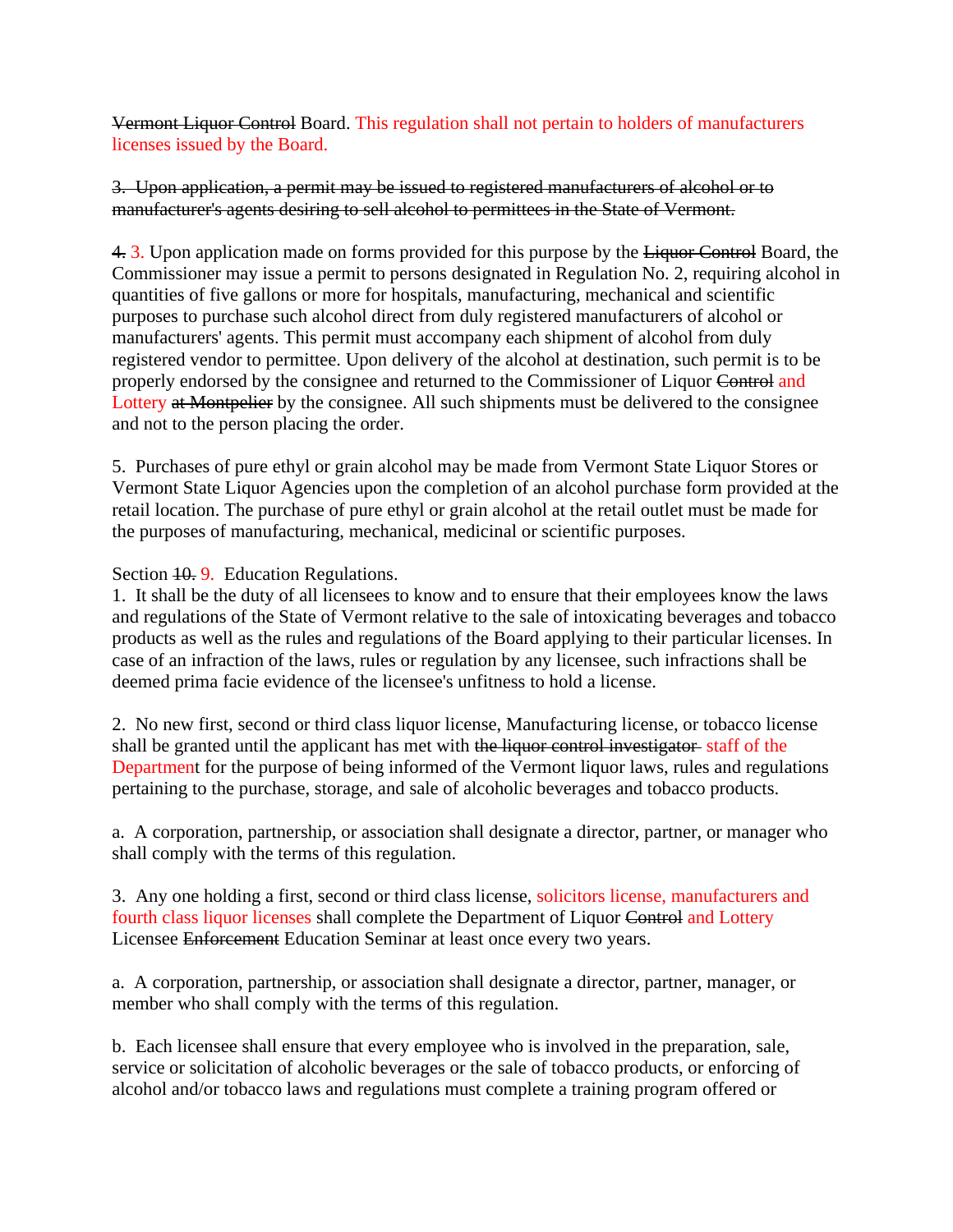approved by the Department of Liquor Control before the employee begins working in that capacity and at least once every two years thereafter. Except for those employees who have taken a Department provided in-person or online seminar for which the Department provided a training certificate for, each licensee shall maintain written documentation, signed by each employee trained of each training program conducted. A licensee may comply with this requirement by conducting its own training program on its premises, using all information and materials furnished by the Department of Liquor Control, or from a program approved by the department. A licensee who fails to comply with the requirements of this subsection shall be subject to a suspension of no less than one day of the license issued under this title. Each licensee shall maintain written documentation, signed by each employee trained of each training program conducted by the licensee as part of their own training program.

c. No license or permit will be renewed unless the records of the Department of Liquor Control show that the licensee has complied with the terms of this regulation.

d. Except for Department provided in-person seminar or online certificates, all records, and certificates on pre-approved Department forms, indicating that an employee has been trained must be kept on all licensed establishments at all times. Those training records shall be available at all times and must be presented immediately to a Liquor Control Investigator or a Vermont Law Enforcement Officer if it is requested.

4. Solicitors, manufacturers, and fourth class liquor licensees must be properly trained upon licensure and retrained within the following two years. This training requirement may be satisfied by completion of materials provided for this purpose by the Department of Liquor Control Education Division. Proof of this training will be documented on forms provided by the Department and retained by the license holder.

5. The Liquor Control Board, as a condition of licensure, may require any retail licensee found guilty by the Liquor Control Board of a violation of a liquor law or regulation to attend an additional Department of Liquor Control Licensee Enforcement Seminar.

6. To assist the licensee in carrying out educational responsibilities, the Department of Liquor Control will offer the Department of Liquor Control Licensee Enforcement Seminar and will furnish materials to be used by licensees in their employee training program.

7. 4. Failure to comply with these Education Regulation provisions may result in suspension or revocation of a license after notice and an opportunity for a hearing.

<span id="page-28-0"></span>Section 10. Tobacco Regulations

1. No Tobacco licensee shall permit an individual under sixteen years of age to sell any tobacco product, tobacco substitute, tobacco paraphernalia, or other tobacco product to the public at their licensed establishment.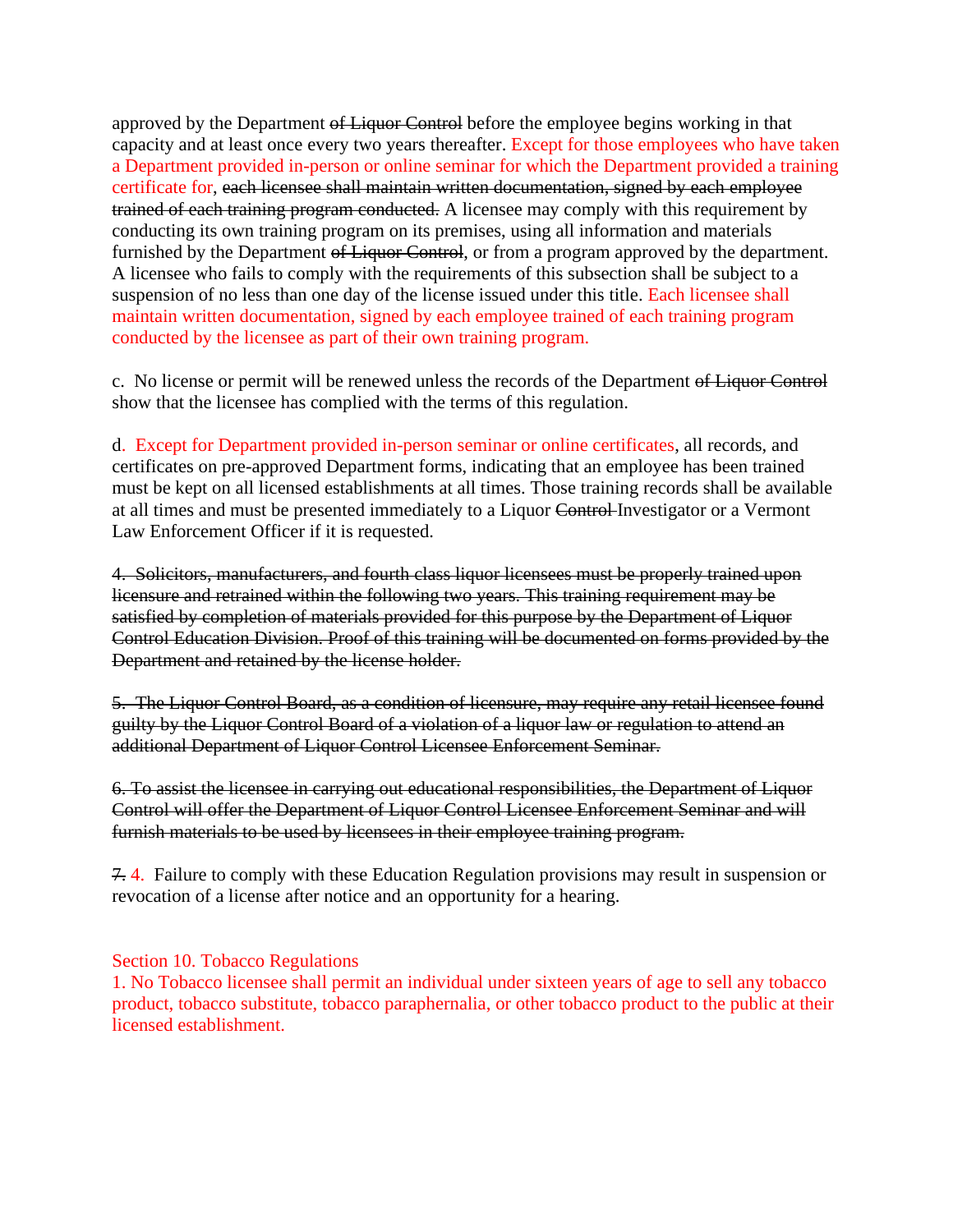2. No licensee shall possess, sell, or offer for sale any tobacco product, tobacco substitute, tobacco paraphernalia, or other tobacco product other than wat is allowed by the license or permit granted for the licensed premises.

3. A licensee shall not possess or allow the consumption of any tobacco product, tobacco substitute, tobacco paraphernalia, or other tobacco product other than those purchased on invoice from a holder of a Wholesaler Dealer Licensed issued by the Vermont Department of Tax.

4. No licensee or licensee employee shall sell or furnish any tobacco product, tobacco substitute, tobacco paraphernalia, or other tobacco product to any individual who is less than twenty‐one years of age, nor shall a licensee or the licensee employee permit or suffer any tobacco product, tobacco substitute, or other tobacco product to be consumed upon the licensed premises by any individual, unless allowed by provisions within state law.

5. Licensees shall store all tobacco products, tobacco substitutes, tobacco paraphernalia, or other tobacco products on the licensed premises unless otherwise authorized in writing by the Board. Licensees may transfer tobacco products, tobacco substitutes, tobacco paraphernalia, or other tobacco products without prior authorization among locations so long as the locations are controlled by the same licensed entity.

6. Tobacco licenses under suspension shall not sell, serve, allow the consumption of, make orders for, or receive deliveries of tobacco products, tobacco substitutes, tobacco paraphernalia, or other tobacco products upon the licensed premises.

#### <span id="page-29-0"></span>Section 11. Gaming Regulations

1. Prior to approval from Department to engage in Break-Open Ticket sales, a licensee must provide an IRS 501(c) designation letter, or provide enough proof to the Department that the non-profit they are benefiting via sale of Break-Open Ticket sales would qualify for 501(c) status pursuant to 31 V.S.A § 1201 (5). That document or proof must accompany a non-profit disclosure form.

2. Except for clubs as defined by 7 V.S.A. §2(7), No owners or employees of a licensed establishment may order or take delivery of break open tickets from a wholesale distributor. Pursuant to Title 31 V.S.A § 1203, unless the owners or employees are bona-fide members or certified agents of the nonprofit. Only nonprofit organizations may purchase break-open tickets from a license wholesale distributor.

3. Except for clubs as defined by 7 V.S.A. §2(7), No licensee may engage in games of chance that would benefit or support any non-profit of which they have direct or indirect control of, or have a direct or indirect financial interest in.

4. No licensee or employee of a licensee, or their volunteers shall engage in any game of chance play at their respective licensed establishment(s).